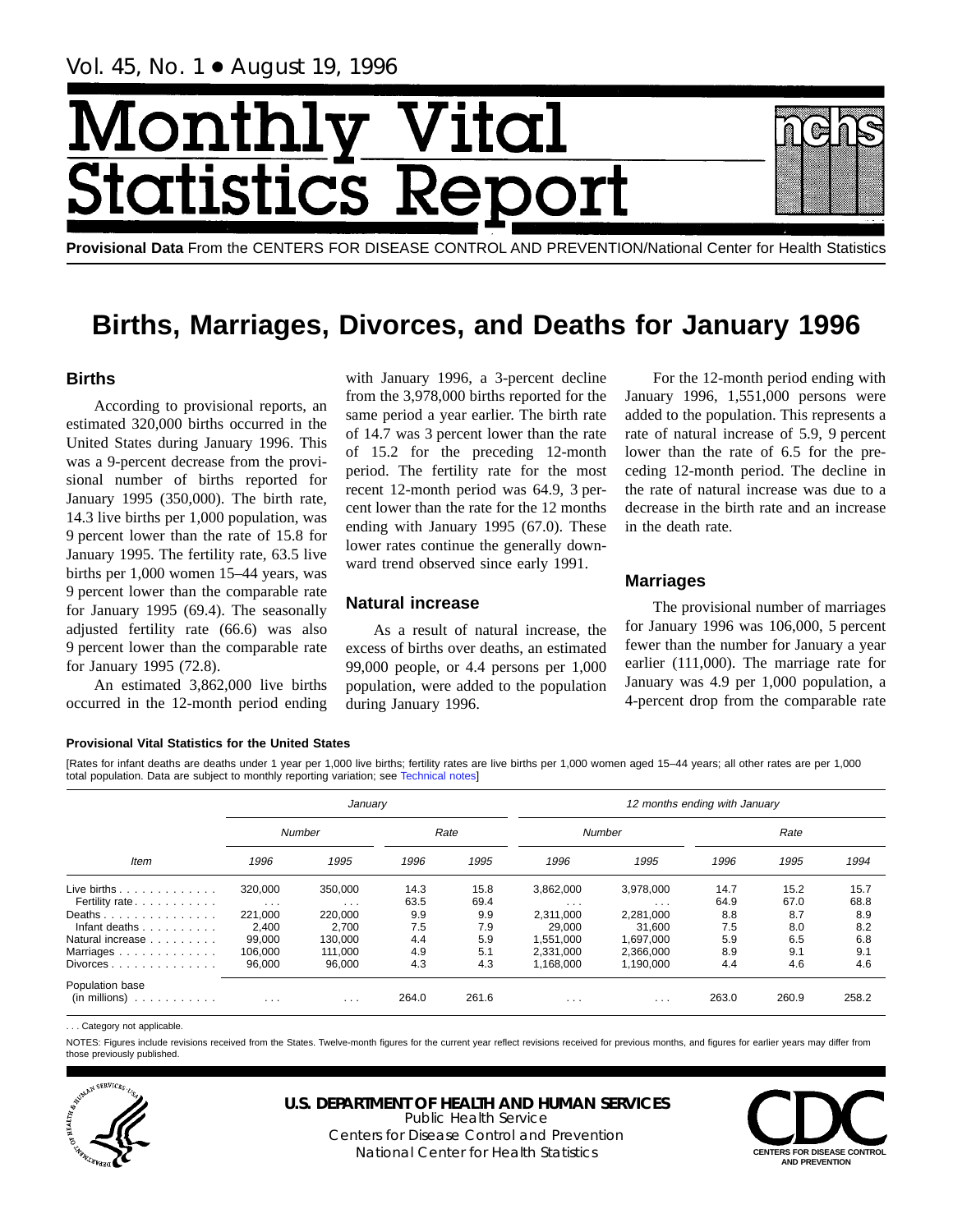in 1995 (5.1). January typically has the lowest marriage rate of any month.

Marriages performed during the 12-month period ending with January 1996 numbered 2,331,000, a 1-percent decline compared with the same period a year earlier (2,366,000). The marriage rate for the current 12-month period (8.9) was 2 percent lower than the rate for the period ending with January 1995 (9.1).

#### **Divorces**

The estimated number of divorces granted in January 1996 (96,000) was the same as the number granted for January 1995. The divorce rate per 1,000 population for January was 4.3 in both years.

Although the number of divorces for the month of January was the same in 1995 and 1996, the number for the 12-month period ending with January 1996 (1,168,000) was 2 percent lower than the comparable number for the same period ending with January 1995 (1,190,000). The divorce rate for the current 12-month period (4.4) was 4 percent lower than the rate for the comparable period a year earlier (4.6).

#### **Deaths**

For January 1996 there were an estimated 221,000 deaths in the United States. The death rate was 9.9 deaths per 1,000 population, the same as the rate for January a year earlier. Among the 221,000 deaths for January 1996 were 2,400 deaths under 1 year of age.

According to provisional statistics, the death rate for the 12 months ending with January 1996 was 8.8 deaths per 1,000 population, 1 percent higher than the rate of 8.7 for the comparable 12-month period a year earlier. The infant mortality rate for this 12-month period was 7.5 per 1,000 live births, 6 percent lower than the rate of 8.0 for the 12 months ending with January 1995.

## **Mortality for 1995**

Provisional mortality data based on the Current Mortality Sample (a 10-percent sample of the death certificates) are now available for the entire year. The provisional death rate per 100,000 population for 1995 was 878.6, slightly higher than the rate of 876.9 for 1994. The provisional age-adjusted death



**Provisional birth rates per 1,000 population by month: United States, 1994–96**



**Provisional seasonally adjusted fertility rates per 1,000 women aged 15–44 years: United States, 1992–96**

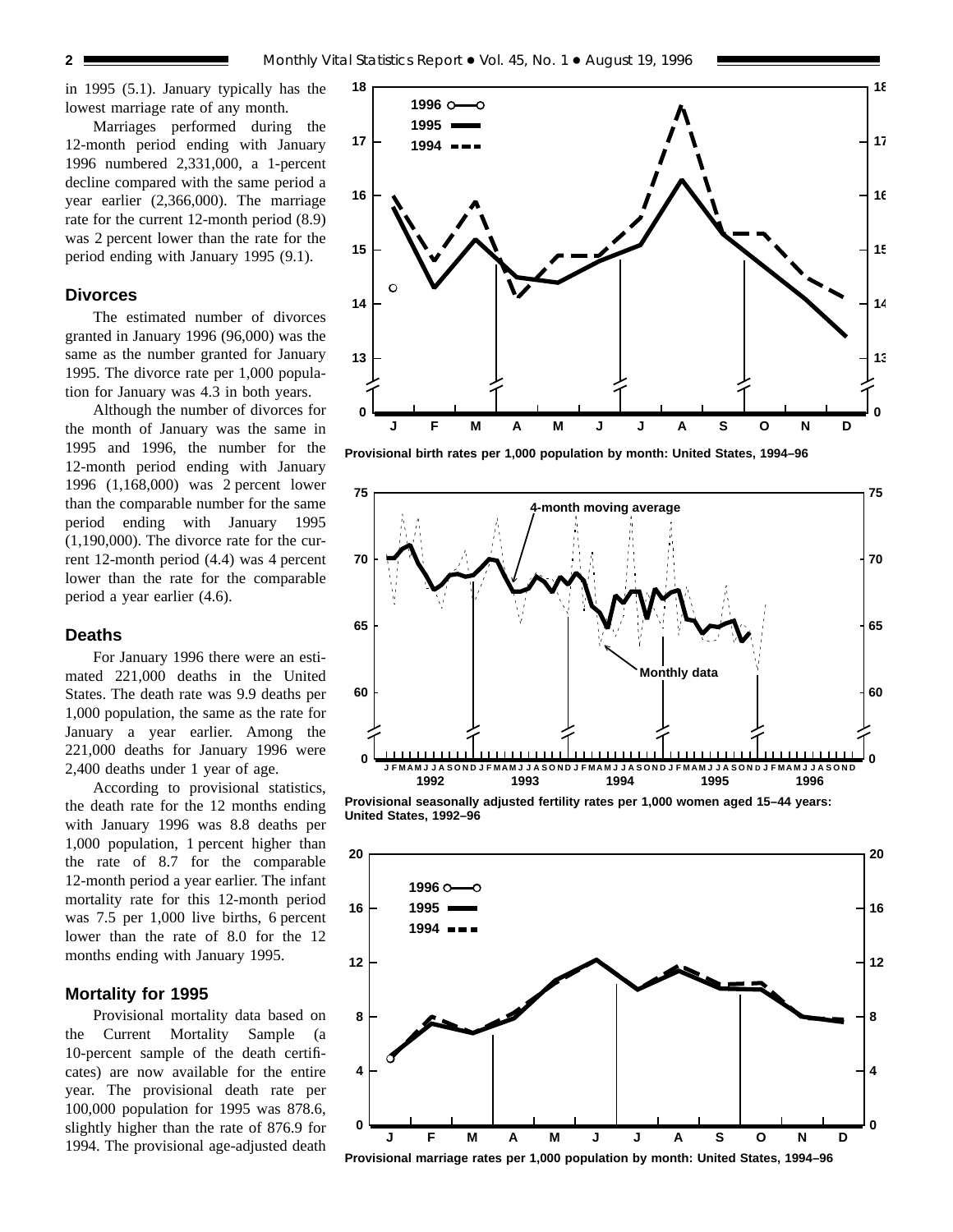rate for 1995 was 503.0 per 100,000 U.S. standard million population, 1 percent lower than the rate of 508.9 for 1994. Age-adjusted death rates control for changes and variations in the age composition of the population; therefore, they are better indicators than crude rates for showing changes in mortality risk over time and for showing differences between race-sex groups within the population. Among the race-sex groups, the estimated age-adjusted death rate decreased for white males. By age the death rate for the total population decreased for the following age groups: Under 1 year, 55–64 years, 65–74 years, and 75–84 years.

Among the major causes of death, the estimated death rate was higher in 1995 than in 1994 for Diabetes mellitus. Death rates were lower in 1995 than in 1994 for Pneumonia and influenza; Homicide and legal intervention; and Malignant neoplasms, including neoplasms of lymphatic and hematopoietic tissues. The change in the rate from the previous year for Human immunodeficiency virus infection was not statistically significant.

The death rate for firearm mortality for 1995 was 13.5 per 100,000 population, an 8.2-percent decrease from the rate of 14.7 for 1994.

The infant mortality rate for 1995 was 755.6 per 100,000 live births, 5 percent lower than the rate of 791.7 for 1994. For 1995 the estimated infant mortality rate for infants under 28 days was 481.4 compared with a rate of 495.6 for 1994. The change in the mortality rate for infants under 28 days was not statistically significant. The infant mortality rate for infants 28 days–11 months was 272.8, 8 percent lower than the rate for 1994 (296.1). Among causes of infant death, the infant mortality rate decreased between 1994 and 1995 for Sudden infant death syndrome.



**Provisional death rates per 1,000 population by month: United States, 1994–96**



**Provisional infant mortality rates per 1,000 live births by month: United States, 1994–96**



**Provisional birth rates per 1,000 population for successive 12-month periods ending with month indicated: United States, 1992–96**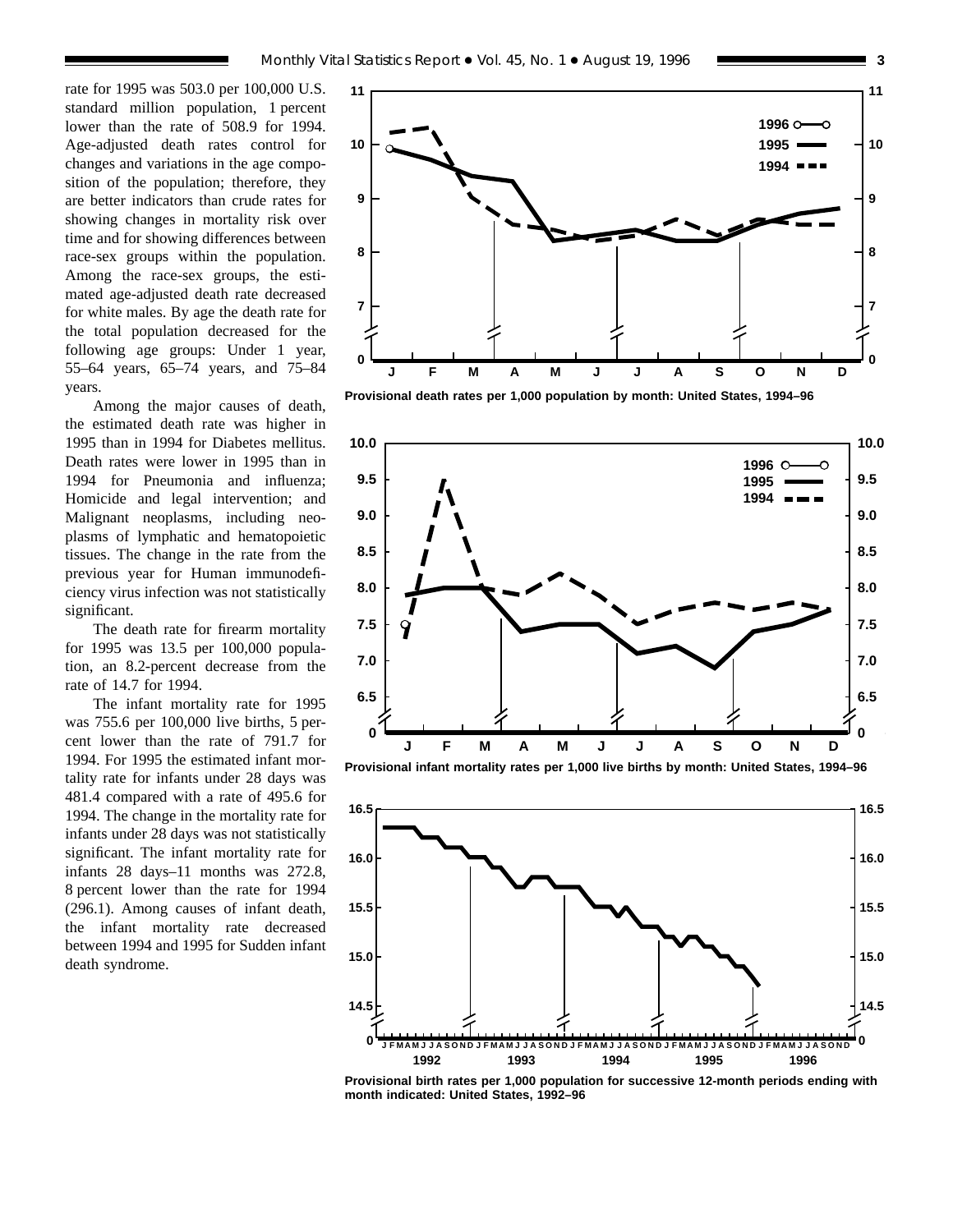

**Provisional marriage rates per 1,000 population for successive 12-month periods ending with month indicated: United States, 1992–96**



**Provisional divorce rates per 1,000 population for successive 12-month periods ending with month indicated: United States, 1992–96**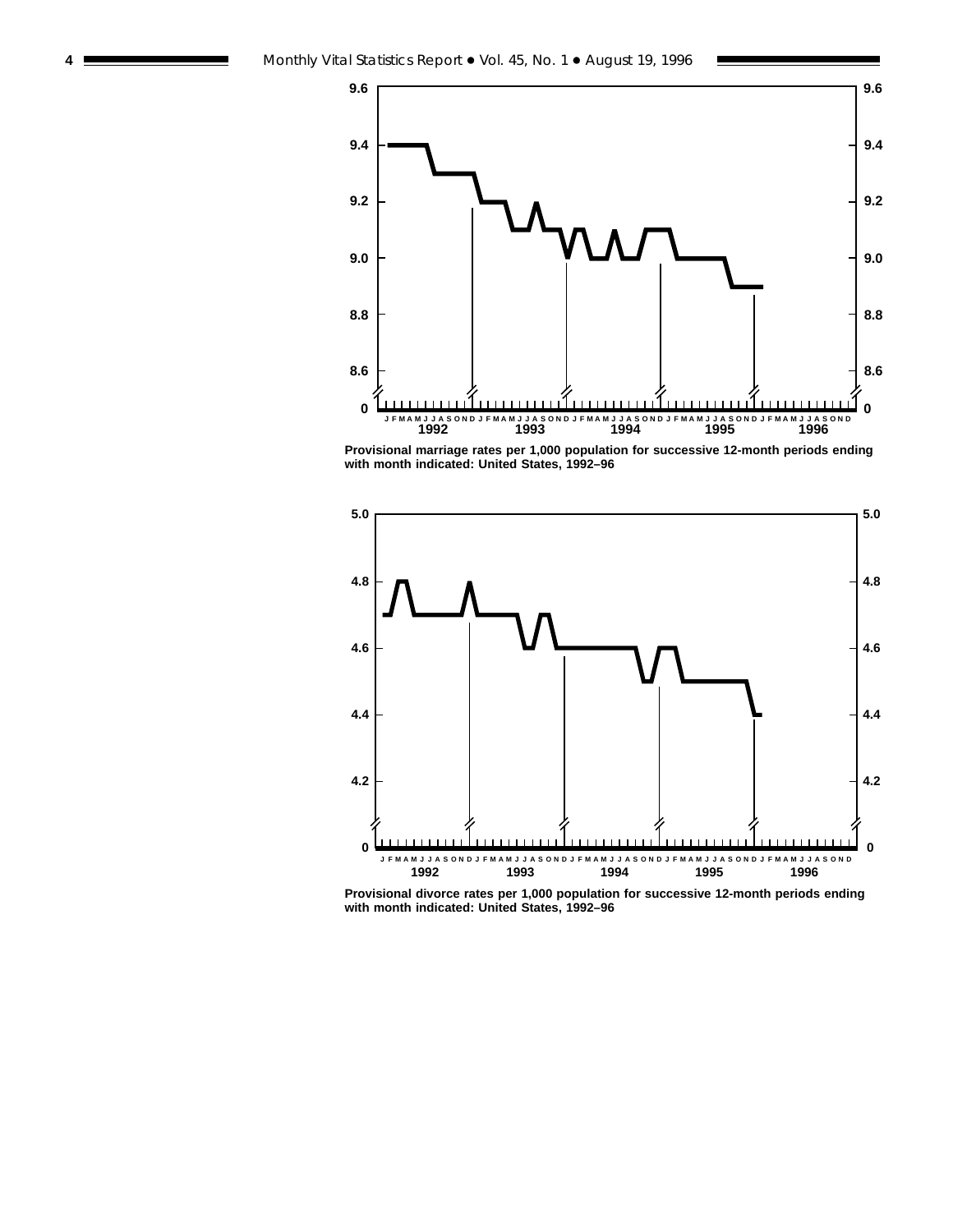

**Provisional death rates per 1,000 population for successive 12-month periods ending with month indicated: United States, 1992–96**



**Provisional infant mortality rates per 1,000 live births for successive 12-month periods ending with month indicated: United States, 1992–96**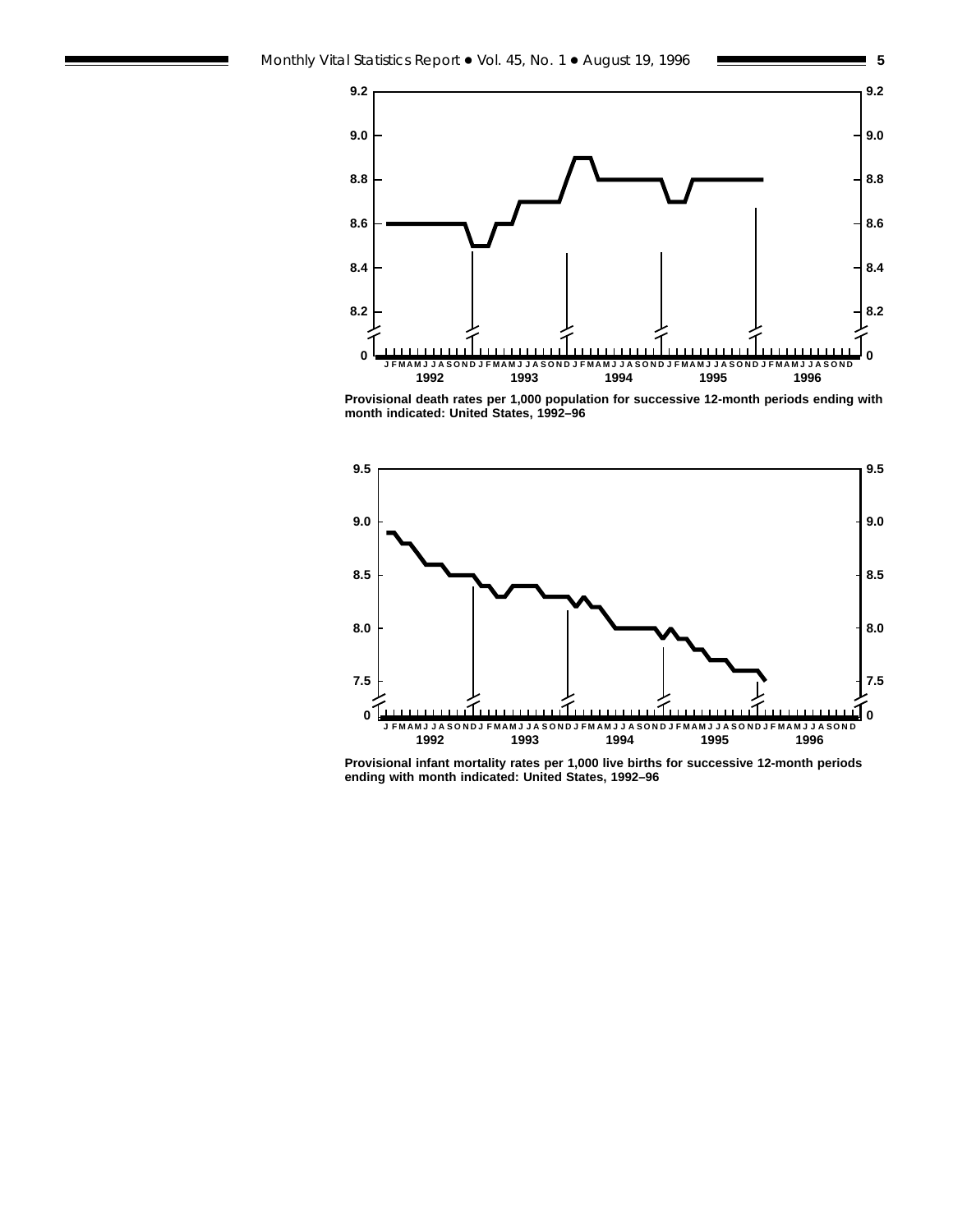#### **Table 1. Provisional number of live births, marriages, divorces, deaths, and infant deaths and rates, by month: United States, January 1995–January 1996**

[Data are provisional and are subject to monthly reporting variation; see [Technical notes\]](#page-16-0)

|                                                                                   |               |                                 | Live births                              |                        |         | Marriages                       |         | <b>Divorces</b>                 | Deaths  |                                 | Infant deaths |                                  |
|-----------------------------------------------------------------------------------|---------------|---------------------------------|------------------------------------------|------------------------|---------|---------------------------------|---------|---------------------------------|---------|---------------------------------|---------------|----------------------------------|
|                                                                                   |               |                                 | Rate per 1,000 women<br>aged 15-44 years |                        |         |                                 |         |                                 |         |                                 |               |                                  |
| Period                                                                            | <b>Number</b> | Rate per<br>1,000<br>population | Unadjusted                               | Seasonally<br>adjusted | Number  | Rate per<br>1,000<br>population | Number  | Rate per<br>1.000<br>population | Number  | Rate per<br>1.000<br>population | Number        | Rate per<br>1,000<br>live births |
| 1995:                                                                             |               |                                 |                                          |                        |         |                                 |         |                                 |         |                                 |               |                                  |
| January                                                                           | 350.000       | 15.8                            | 69.4                                     | 72.8                   | 111.000 | 5.1                             | 96,000  | 4.3                             | 220,000 | 9.9                             | 2,700         | 7.9                              |
| February                                                                          | 287.000       | 14.3                            | 63.1                                     | 64.3                   | 146.000 | 7.5                             | 89,000  | 4.4                             | 194,000 | 9.7                             | 2,400         | 8.0                              |
| March                                                                             | 338,000       | 15.2                            | 67.1                                     | 68.0                   | 148.000 | 6.8                             | 98.000  | 4.4                             | 208.000 | 9.4                             | 2,700         | 8.0                              |
| April<br>.                                                                        | 313,000       | 14.5                            | 64.1                                     | 65.8                   | 165,000 | 7.9                             | 98,000  | 4.6                             | 200,000 | 9.3                             | 2,300         | 7.4                              |
| May                                                                               | 321,000       | 14.4                            | 63.5                                     | 64.0                   | 238,000 | 10.7                            | 103,000 | 4.6                             | 184,000 | 8.2                             | 2,500         | 7.5                              |
| June<br>$\mathcal{A}$ , and $\mathcal{A}$ , and $\mathcal{A}$ , and $\mathcal{A}$ | 318,000       | 14.8                            | 65.2                                     | 63.8                   | 263,000 | 12.2                            | 104,000 | 4.8                             | 180,000 | 8.3                             | 2,400         | 7.5                              |
| July                                                                              | 337.000       | 15.1                            | 66.6                                     | 64.0                   | 224,000 | 10.0                            | 97,000  | 4.4                             | 188.000 | 8.4                             | 2,400         | 7.1                              |
| August $\ldots$ , $\ldots$ , $\ldots$                                             | 364.000       | 16.3                            | 72.1                                     | 68.0                   | 254,000 | 11.4                            | 99,000  | 4.4                             | 184,000 | 8.2                             | 2,400         | 7.2                              |
| September.                                                                        | 331,000       | 15.3                            | 67.6                                     | 63.7                   | 219,000 | 10.1                            | 99,000  | 4.6                             | 178,000 | 8.2                             | 2,200         | 6.9                              |
| October                                                                           | 328,000       | 14.7                            | 64.9                                     | 65.2                   | 224,000 | 10.0                            | 98,000  | 4.4                             | 190.000 | 8.5                             | 2,500         | 7.4                              |
| November                                                                          | 306.000       | 14.1                            | 62.6                                     | 64.6                   | 174,000 | 8.0                             | 95,000  | 4.4                             | 188,000 | 8.7                             | 2,300         | 7.5                              |
| December                                                                          | 300,000       | 13.4                            | 59.3                                     | 61.6                   | 169,000 | 7.6                             | 92,000  | 4.1                             | 197,000 | 8.8                             | 2,400         | 7.7                              |
| 1996:                                                                             |               |                                 |                                          |                        |         |                                 |         |                                 |         |                                 |               |                                  |
| January                                                                           | 320,000       | 14.3                            | 63.5                                     | 66.6                   | 106,000 | 4.9                             | 96,000  | 4.3                             | 221,000 | 9.9                             | 2,400         | 7.5                              |

<sup>1</sup>The method of seasonal adjustment, developed by the U.S. Bureau of the Census, is described in The X-11 Variant of the Census Method II Seasonal Adjustment Program, Technical Paper No. 15 (1967 revision).

NOTE: Figures include all revisions received from the States and, therefore, may differ from those previously published.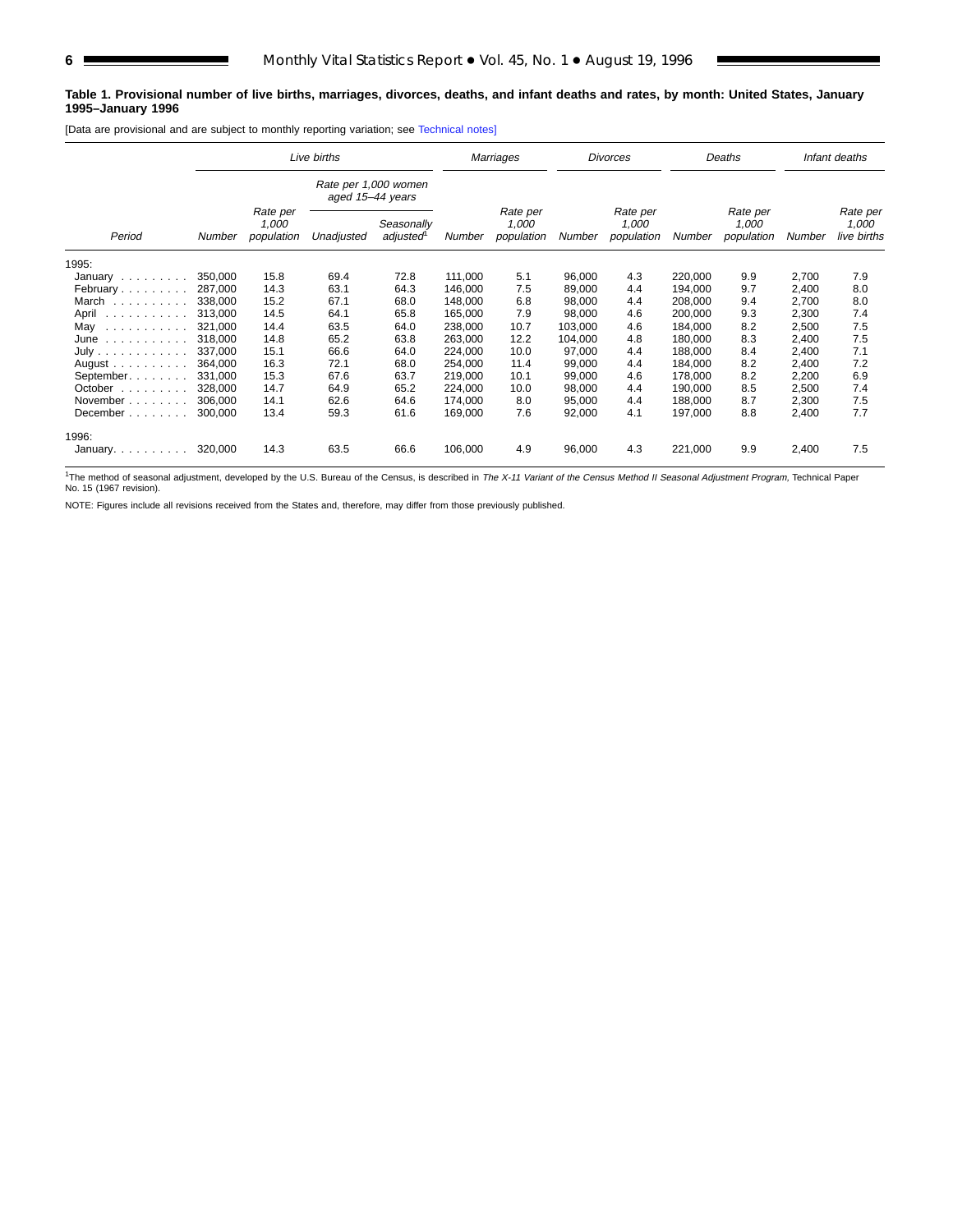## <span id="page-6-0"></span>**Table 2. Provisional number of live births and deaths: Each division and State, January 1994–96**

[Data are estimates by State of residence; see [Technical notes\]](#page-16-0)

|                                                                               |                 | Live births     |                      |                 | Deaths          |                      |
|-------------------------------------------------------------------------------|-----------------|-----------------|----------------------|-----------------|-----------------|----------------------|
|                                                                               |                 | January         |                      |                 | January         |                      |
| Area                                                                          | 1996            | 1995            | 1994                 | 1996            | 1995            | 1994                 |
|                                                                               | 12,182          | 16,240          | 13,895               | 10,833          | 10,452          | 11.133               |
| Maine $\ldots \ldots \ldots \ldots \ldots \ldots \ldots$                      | 901             | 859             | 942                  | 1,032           | 864             | 1,060                |
|                                                                               | 1,069           | 929             | 945                  | 710             | 829             | 838                  |
| $Vermont$                                                                     | 475             | 535             | 513                  | 406             | 495             | 414                  |
| Massachusetts                                                                 | 6,004           | 9.065           | 7,163                | 5,403           | 4,887           | 4.981                |
| Rhode Island                                                                  | 791             | 675             | 892                  | 831             | 862             | 893                  |
| $Connecticut. \ldots \ldots \ldots \ldots \ldots \ldots \ldots$               | 2,942           | 4,177           | 3,440                | 2,451           | 2,515           | 2,947                |
|                                                                               | 46,371          | 44,229          | 51,179               | 37,292          | 37,757          | 36,968               |
|                                                                               | 28.476          | 21,765          | 29,169               | 17,573          | 18,398          | 17,451               |
| New Jersey. $\ldots$ . $\ldots$ . $\ldots$ . $\ldots$ . $\ldots$ . $\ldots$ . | 4,162           | 8,493           | 7,723                | 6,843           | 6,840           | 6,148                |
| Pennsylvania                                                                  | 13,733          | 13,971          | 14,287               | 12,876          | 12,519          | 13,369               |
|                                                                               | 49,115          | 50,006          | 51,562               | 37,470          | 35,150          | 41,259               |
|                                                                               | 11,993          | 13,033          | 14,106               | 10,046          | 9,510           | 11,463               |
|                                                                               | 6,218           | 5,864           | 6,946                | 4,621           | 3,946           | 5,495                |
|                                                                               | 15,171          | 14,998          | 14,196               | 9,897           | 9,880           | 11,009               |
|                                                                               | 10,688          | 10,714          | 10,982               | 8,281           | 7,665           | 8,495                |
| Wisconsin                                                                     | 5,045           | 5,397           | 5,332                | 4,625           | 4,149           | 4,797                |
|                                                                               | 22,513          | 24,077          | 20,796               | 16,427          | 17,340          | 18,622               |
| Minnesota                                                                     | 5,109           | 5,015           | 5,292                | 3,765           | 3,604           | 3,853                |
| $lowa$                                                                        | 3,015           | 2,703           | 2,434                | 2,880           | 2,882           | 2,338                |
|                                                                               | 7,166           | 7,678           | 7,825                | 5,049           | 6,169           | 6,943                |
| North Dakota                                                                  | 645             | 824             | 675                  | 490             | 620             | 596                  |
|                                                                               | 523             | 764             | 786                  | 334             | 582             | 681                  |
| Nebraska                                                                      | 1,840           | 1,822           | 1,684                | 1,338           | 1,336           | 1,524                |
|                                                                               | 4,215           | 5,271           | 2,100                | 2,571           | 2,147           | 2,687                |
|                                                                               | 52,245          | 59,090          | 54,781               | 44,811          | 41,798          | 41,707               |
|                                                                               | 900             | 875             | 900                  | 650             | 559             | 493                  |
|                                                                               | 5,897           | 6,649           | 3,224                | 4,125           | 3,456           | 2,262                |
| District of Columbia                                                          | 697             | 782             | 803                  | 588             | 628             | 655                  |
|                                                                               | 4,997           | 9,223           | 8,066                | 4,811           | 5,261           | 5,575                |
|                                                                               | 1,841           | 2,042           | 1,964                | 1,928           | 1,600           | 2,170                |
|                                                                               | 8,139           | 7,825           | 8,780                | 5,667           | 6,141           | 7,411                |
| South Carolina                                                                | 4,252           | 4,470           | 4,723                | 4,026           | 2,801           | 3,006                |
| Georgia                                                                       | 10,420          | 11,123          | 9,852                | 6,478           | 5,968           | 4,905                |
|                                                                               | 15,102          | 16,101          | 16,469               | 16,538          | 15,384          | 15,230               |
|                                                                               | 17,864          | 20,917          | 22,417               | 14,590          | 15,255          | 17,231               |
|                                                                               | 4,737           | 4,651           | 4,349                | 4,037           | 3,620           | 3,885                |
|                                                                               | 4,424           | 6,607           | 7,589                | 3,374           | 4,824           | 4,813                |
|                                                                               | 5,755           | 5,517           | 5,837                | 4,465           | 4,273           | 5,560                |
|                                                                               | 2,948           | 4,142           | 4,642                | 2,714           | 2,538           | 2,973                |
|                                                                               |                 |                 |                      |                 |                 |                      |
|                                                                               | 32,888<br>2,894 | 45,140<br>2,876 | 42,327<br>3,226      | 21,108<br>2,307 | 24,255<br>1,943 | 27,521<br>3,341      |
|                                                                               | 6,881           | 7,438           | 5,454                | 4,241           | 4,045           | 3,527                |
| Oklahoma                                                                      | 4,690           | 3,635           | 5,659                | 3,324           | 3,162           | 3,680                |
| $Texas1$                                                                      | 18,423          | 31,191          | 27,988               | 11,236          | 15,105          | 16,973               |
|                                                                               |                 |                 |                      |                 |                 |                      |
|                                                                               | 22,521          | 20,836          | 18.865               | 10,928          | 9,257           | 9.743                |
|                                                                               | 846             | 879             | 718                  | 722             | 734             | 728                  |
|                                                                               | 1,701           | 1,434           | 1,620                | 839             | 781             | 892                  |
|                                                                               | 506             | 571             | 373                  | 305             | 347             | 341                  |
|                                                                               | 4,239           | 4,421           | 4,424                | 2,632           | 2,293           | 2,570                |
|                                                                               | 2,323<br>8,529  | 2,563<br>6,022  | 2,792<br>3,105       | 1,203<br>3,052  | 1,015<br>2,081  | 1,104<br>2,106       |
|                                                                               | 2,600           | 3,019           | 3,599                | 959             | 948             | 929                  |
|                                                                               | 1,777           | 1,927           | 2,234                | 1,216           | 1,058           | 1,073                |
|                                                                               |                 |                 |                      |                 |                 |                      |
|                                                                               | 59,324          | 64,072          | 70,511               | 27,892          | 28,420          | 19,718               |
|                                                                               | 6,318           | 6,166           | 7,642                | 4,188           | 3,162           | 3,686                |
|                                                                               | 4,697           | 3,629           | 4,345                | 3,016           | 3,073           | 2,974                |
| California <sup>1</sup>                                                       | 45,971          | 51,889          | 55,148               | 19,818          | 21,344          | 12,171               |
|                                                                               | 752             | 939             | 1,811                | 157<br>713      | 173             | 229                  |
|                                                                               | 1,586           | 1,449           | 1,565                |                 | 668             | 658                  |
| Puerto Rico <sup>2</sup>                                                      | 5,659           | 4,976           | $\sim$ $\sim$ $\sim$ | 2,295           | 2,438           | $\sim$ $\sim$ $\sim$ |
|                                                                               |                 |                 |                      |                 |                 |                      |

- - - Data not available.

<sup>1</sup>Figures include adjustments for varying lengths of reporting periods; see [Technical notes](#page-16-0).

2Data for Puerto Rico are not included in U.S. total figures.

NOTES: Figures include all revisions received from the States. Cumulative figures for the current year reflect revisions received for previous months, and figures for earlier years may differ from those previously published.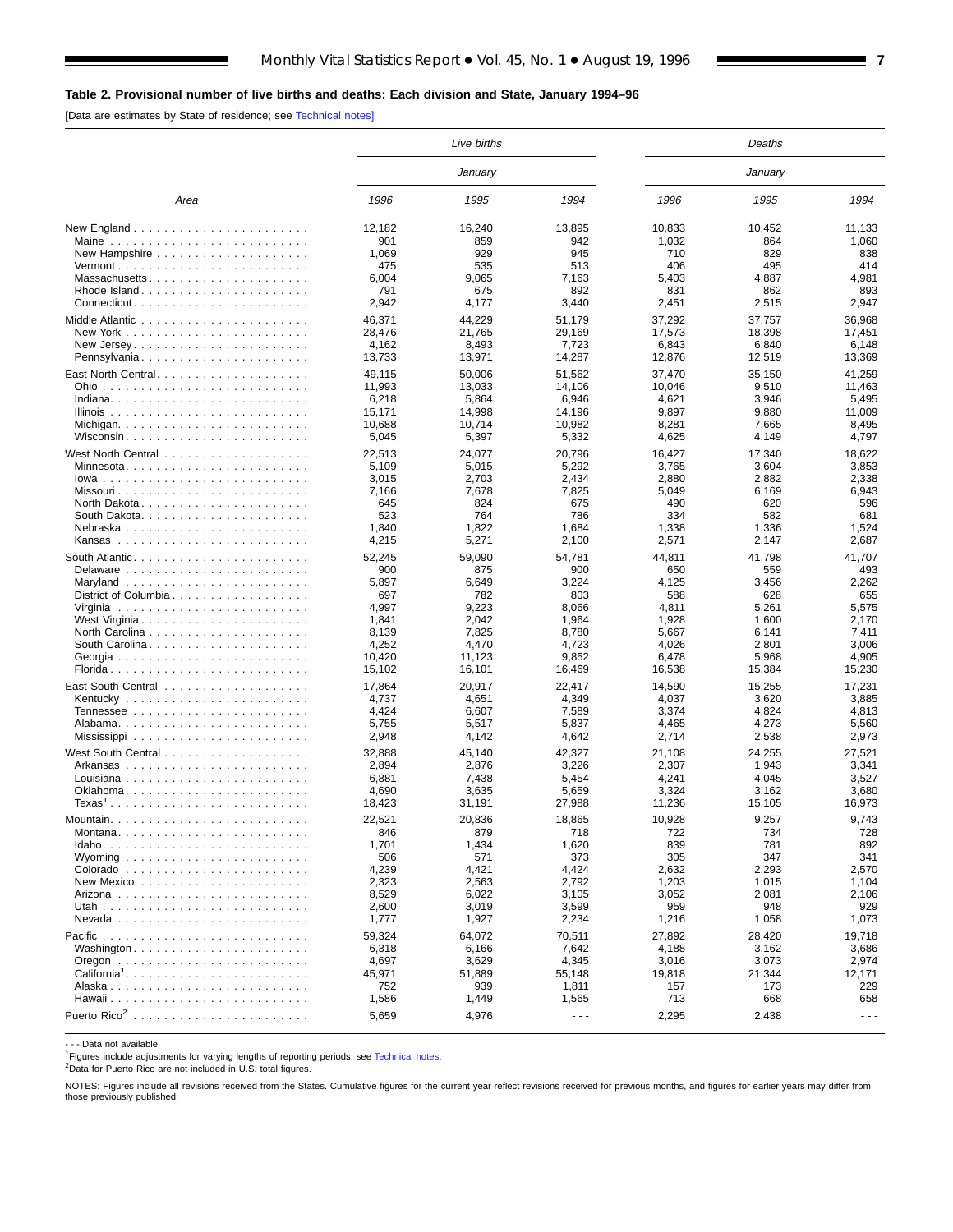## **Table 3. Provisional number of marriages and divorces: Each division and State, January, 1994–96**

[By State of occurrence. Number of events reported; see [Technical notes.](#page-16-0) Divorces include reported annulments]

|                                                                                            |                      | Marriages            |                      |                      | <b>Divorces</b>      |                      |
|--------------------------------------------------------------------------------------------|----------------------|----------------------|----------------------|----------------------|----------------------|----------------------|
|                                                                                            |                      | January              |                      |                      | January              |                      |
| Area                                                                                       | 1996                 | 1995                 | 1994                 | 1996                 | 1995                 | 1994                 |
|                                                                                            | 3,890                | 4,670                | 6,352                | 3,872                | 2,641                | 2,716                |
|                                                                                            | 594                  | 298                  | 315                  | 150                  | 493                  | 145                  |
|                                                                                            | 538                  | 389                  | 356                  | 420                  | 340                  | 309                  |
|                                                                                            | 223                  | 332                  | 290                  | 302                  | 315                  | 377                  |
| Massachusetts                                                                              | 1,828                | 2,805                | 4,366                | 1,828                | 620                  | 707                  |
| Rhode Island                                                                               | 222                  | 203                  | 242                  | 260                  | 254                  | 295                  |
| Connecticut                                                                                | 485                  | 643                  | 783                  | 912                  | 619                  | 883                  |
|                                                                                            | 17,304               | 12,103               | 11,583               | 13,595               | 10.241               | 11,744               |
|                                                                                            | 12,993               | 6,765                | 6,143                | 8,942                | 4,808                | 7,334                |
|                                                                                            | 1,854                | 1,804                | 1,836                | 1,995                | 2,049                | 1,776                |
| Pennsylvania                                                                               | 2,457                | 3,534                | 3,604                | 2,658                | 3,384                | 2,634                |
| East North Central                                                                         | 10,886               | 14,586               | 14,046               | 29,040               | <sup>2</sup> 12,077  | <sup>2</sup> 10,658  |
|                                                                                            | 2,086                | 5,358                | 4,951                | 2,085                | 4,353                | 4,116                |
|                                                                                            | 1,734                | 2,145                | 1,729                | $- - -$              | $\sim$ $\sim$ $\sim$ | $\sim$ $\sim$ $\sim$ |
|                                                                                            | 3,538                | 3,674                | 3,755                | 2,636                | 3,112                | 2,856                |
|                                                                                            | 1,708                | 1,764                | 1,931                | 2,920                | 3,038                | 2,289                |
| Wisconsin                                                                                  | 1,820                | 1,645                | 1,680                | 1,399                | 1,574                | 1,397                |
|                                                                                            | 8,617                | 8,988                | 7,851                | 6,702                | 6,225                | 5,841                |
|                                                                                            | 1,321                | 1,316                | 1,020                | 1,175                | 1,151                | 1,449                |
|                                                                                            | 1,417                | 1,332                | 1,047                | 870                  | 1,134                | 888                  |
|                                                                                            | 4,031                | 3,667                | 3,188                | 2,174                | 2,702                | 2,218                |
| North Dakota                                                                               | 254                  | 210                  | 207                  | 193                  | 165                  | 178                  |
|                                                                                            | 224                  | 400                  | 356                  | 224                  | 270                  | 188                  |
| Nebraska                                                                                   | 511                  | 670                  | 545                  | 545                  | 504                  | 513                  |
|                                                                                            | 859                  | 1,393                | 1,488                | 1,521                | 299                  | 407                  |
| South Atlantic. $\ldots$ , $\ldots$ , $\ldots$ , $\ldots$ , $\ldots$ , $\ldots$ , $\ldots$ | 28,050               | 26,990               | 28,226               | 14,104               | 18,008               | 17,846               |
|                                                                                            | 208                  | 198                  | 222                  | 252                  | 422                  | 245                  |
| Maryland $\ldots \ldots \ldots \ldots \ldots \ldots$                                       | 2,228                | 1,883                | 2,566                | 894                  | 1,214                | 1,307                |
| District of Columbia                                                                       | 98                   | 34                   | 24                   | 72                   | 74                   | 154                  |
|                                                                                            | 2,229                | 4,279                | 4,135                | 1,629                | 2,371                | 2,246                |
|                                                                                            | 645                  | 565                  | 727                  | 371                  | 775                  | 732                  |
|                                                                                            | 4,456                | 3,292                | 2,383                | 2,270                | 2,685                | 2,483                |
| South Carolina                                                                             | 2,506                | 2,476                | 3,323                | 1,195                | 1,070                | 1,227                |
|                                                                                            | 5,265                | 4,453                | 5,132                | 2,415                | 2,756                | 2,695                |
|                                                                                            | 10,415               | 9,810                | 9,714                | 5,006                | 6,641                | 6,757                |
|                                                                                            |                      |                      |                      |                      |                      |                      |
|                                                                                            | 13,069               | 14,895               | 11,552               | 8,856                | 7,715                | 7,406                |
|                                                                                            | 2,530                | 4,339                | 3,010                | 1,868                | 2,188                | 1,491                |
|                                                                                            | 5,800                | 6,811                | 3,980                | 3,259                | 2,670                | 3,079<br>2,089       |
|                                                                                            | 3,282                | 2,980<br>765         | 3,323                | 2,142                | 2,259<br>598         | 747                  |
|                                                                                            | 1,457                |                      | 1,239                | 1,587                |                      |                      |
|                                                                                            | 22,860               | 26,848               | 23,359               | 213,275              | <sup>2</sup> 11,996  | 213,637              |
|                                                                                            | 1,583                | 1,005                | 1,668                | 697                  | 518                  | 878                  |
|                                                                                            | 3,470                | 2,891                | 3,310                | $ -$                 | $\sim$ $\sim$ $\sim$ | $\sim$ $\sim$ $\sim$ |
|                                                                                            | 1,484                | 1,448                | 1,610                | 1,613                | 1,800                | 1,733                |
|                                                                                            | 16,323               | 21,504               | 16,771               | 10,965               | 9,678                | 11,026               |
| Mountain.                                                                                  | <sup>2</sup> 18.899  | 17,099               | 19,169               | 25,162               | 25,551               | 27,218               |
|                                                                                            | 386                  | 231                  | 235                  | 335                  | 251                  | 325                  |
|                                                                                            | 1,102                | 1,327                | 1,437                | 658                  | 616                  | 515                  |
| Wyoming $\ldots \ldots \ldots \ldots \ldots \ldots \ldots$                                 | 139                  | 142                  | 151                  | 203                  | 273                  | 229                  |
|                                                                                            | $\sim$ $\sim$ $\sim$ | 1,711                | 1,793                | $\sim$ $\sim$ $\sim$ | $\sim$ $\sim$ $\sim$ | 1,527                |
| New Mexico <sup>4,5</sup>                                                                  | 1,022                | 749                  | 648                  | 1,049                | 766                  | 718                  |
|                                                                                            | 3,318                | 2,443                | 3,220                | 2,021                | 2,026                | 2,023                |
|                                                                                            | 1,375                | 1,865                | 1,344                | 536                  | 700                  | 831                  |
|                                                                                            | 11,557               | 8,631                | 10,341               | 360                  | 919                  | $\sim$ $\sim$ $\sim$ |
|                                                                                            | 11,992               | 18,058               | 16,477               | 24,305               | <sup>2</sup> 4,749   | <sup>2</sup> 4,559   |
| Washington                                                                                 | 2,318                | 2,668                | 2,484                | 2,725                | 2,685                | 2,576                |
|                                                                                            | 1,336                | 1,886                | 750                  | 1,089                | 1,296                | 1,250                |
|                                                                                            | 6,761                | 11,852               | 11,707               | $\sim$ $\sim$ $\sim$ | $\sim$ $\sim$ $\sim$ | $\sim$ $\sim$ $\sim$ |
|                                                                                            | 354                  | 361                  | 425                  | 194                  | 247                  | 419                  |
|                                                                                            | 1,223                | 1,291                | 1,111                | 297                  | 521                  | 314                  |
|                                                                                            | $\sim$ $\sim$ $\sim$ | $\sim$ $\sim$ $\sim$ | $\sim$ $\sim$ $\sim$ | $- - -$              | $\sim$ $\sim$ $\sim$ | $\sim$ $\sim$ $\sim$ |
|                                                                                            |                      |                      |                      |                      |                      |                      |

- - - Data not available.

<sup>1</sup>Figures for marriages are marriage licenses issued for some counties.

<sup>2</sup>Excludes figures for State(s) shown below as not available.

<sup>3</sup>Figures include adjustments for varying lengths of reporting periods; see [Technical notes.](#page-16-0)<br><sup>4</sup>Figures for marriages are marriage licenses issued.

5Figures for divorces include estimates for some counties.

<sup>6</sup>Data for Puerto Rico are not included in U.S. total figures.

NOTES: Figures include all revisions received from the States. Cumulative figures for the current year reflect revisions received for previous months, and figures for earlier years may differ from those previously published.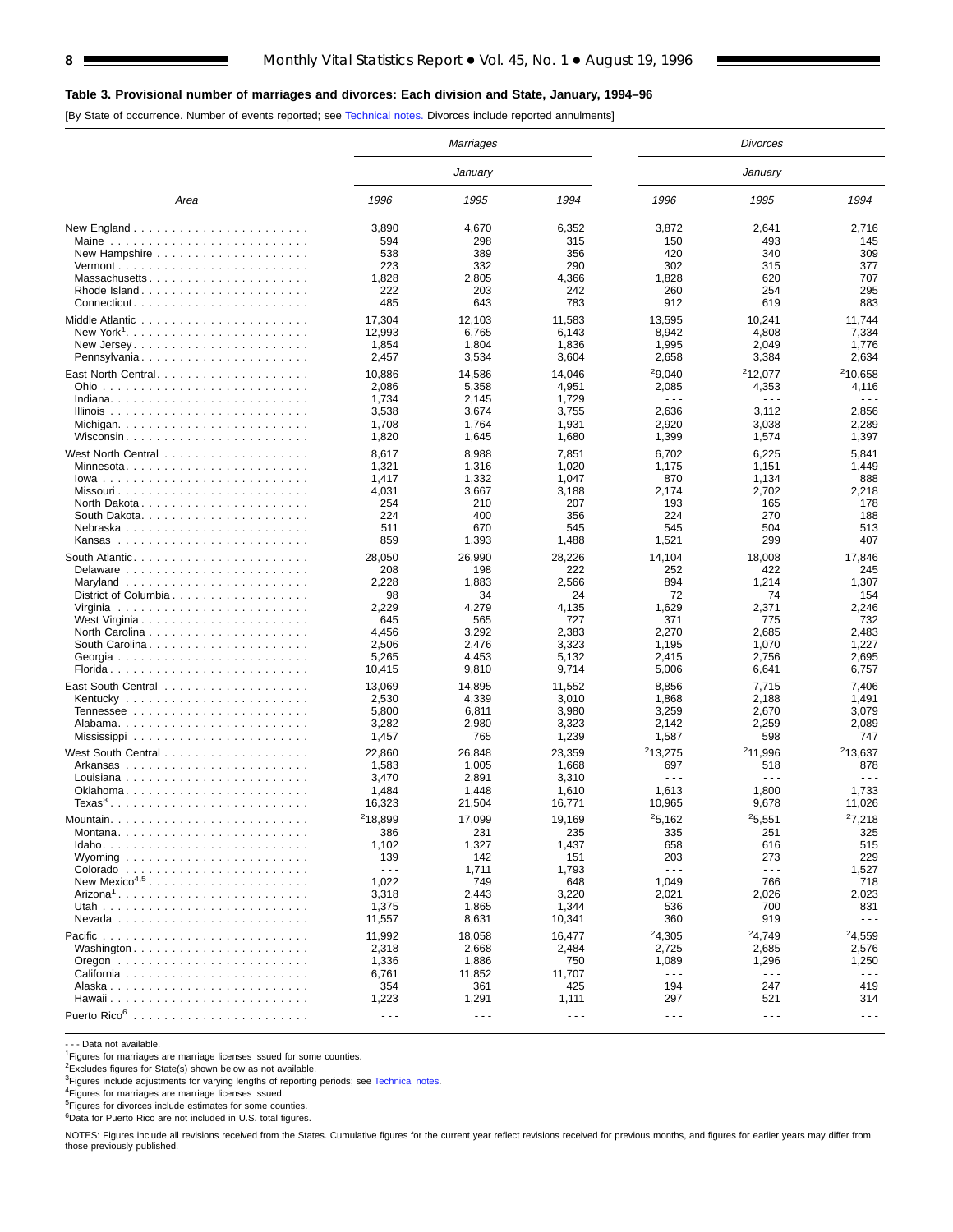#### <span id="page-8-0"></span>**Table 4. Provisional number of deaths under 1 year and infant mortality rates: Each division and State, 12 months ending with January 1995 and 1996**

[Data are estimates by State of residence. Figures should be interpreted with caution because of conversion of place of occurrence to place of residence; see [Technical](#page-16-0) [notes.](#page-16-0) Infant mortality rates are deaths under 1 year per 1,000 live births in specified area]

|                         |                      |       | 12 months ending with January |         |
|-------------------------|----------------------|-------|-------------------------------|---------|
|                         | 1996                 |       | 1995                          |         |
| Area                    | Number               | Rate  | Number                        | Rate    |
|                         | 949                  | 5.8   | 1,010                         | 5.7     |
|                         | 84                   | 6.0   | 95                            | 6.7     |
| New Hampshire           | 69                   | 4.5   | 106                           | 7.3     |
|                         | 39                   | 5.8   | 45                            | 6.3     |
|                         | 410                  | 5.8   | 469                           | 5.5     |
|                         | 86                   | 6.7   | 80                            | 6.1     |
|                         | 261                  | 5.9   | 215                           | 5.0     |
|                         | 3,991                | 7.6   | 4,334                         | 7.9     |
|                         | 2,056                | 7.6   | 2,204                         | 8.1     |
|                         | 808                  | 7.8   | 896                           | 7.6     |
|                         | 1,127                | 7.4   | 1,234                         | 7.9     |
|                         | 5,333                | 8.5   | 5,603                         | 8.7     |
|                         | 1,298                | 8.4   | 1,410                         | 8.8     |
|                         | 768                  | 9.1   | 765                           | 9.3     |
|                         | 1,646                | 8.9   | 1,689                         | 8.9     |
|                         | 1,122                | 8.5   | 1,200                         | 8.6     |
|                         | 499                  | 7.5   | 539                           | 7.8     |
|                         |                      |       |                               |         |
|                         | 1,822                | 7.2   | 1,966                         | 7.7     |
|                         | 390                  | 6.2   | 443                           | 6.9     |
|                         | 240                  | 6.5   | 268                           | 7.4     |
|                         | 573                  | 7.7   | 610                           | 8.1     |
|                         | 47                   | 5.5   | 54                            | 6.1     |
|                         | 97                   | 9.4   | 121                           | 11.4    |
|                         | 184                  | 7.9   | 184                           | 7.9     |
|                         | 291                  | 8.1   | 286                           | 7.8     |
|                         | 5,602                | 8.6   | 5,952                         | 8.9     |
|                         | 71                   | 7.1   | 78                            | 7.5     |
|                         | 610                  | 8.5   | 675                           | 9.0     |
|                         | 1154                 | .     | 193                           | 20.0    |
|                         | 668                  | 7.8   | 763                           | 7.9     |
|                         | 155                  | 7.5   | 141                           | 6.5     |
|                         | 936                  | 9.1   | 1,017                         | 10.1    |
|                         | 465                  | 9.4   | 452                           | 8.9     |
|                         | 1,102                | 9.8   | 1,106                         | 10.0    |
|                         | 1,441                | 7.7   | 1,527                         | 8.0     |
|                         | 2,102                | 9.5   | 2,167                         | 9.4     |
| Kentucky                | 397                  | 7.8   | 418                           | 8.0     |
|                         | 686                  | 9.6   | 699                           | 9.4     |
|                         | 628                  | 10.2  | 610                           | 10.1    |
|                         | 391                  | 10.9  | 440                           | 10.3    |
| West South Central      | 3,306                | 7.1   | 3,773                         | 8.0     |
|                         | 280                  | 8.1   | 291                           | 8.5     |
|                         | 618                  | 9.2   | 669                           | 9.5     |
|                         | 407                  | 8.7   | 432                           | 9.9     |
|                         | 2,001                | 6.2   | 2,381                         | 7.3     |
|                         | 1,616                | 6.7   | 1,808                         | 7.4     |
|                         | 80                   | 7.1   | 101                           | 9.0     |
|                         | 101                  | 5.6   | 125                           | 7.3     |
|                         | 50                   | 8.0   | 59                            | 9.0     |
|                         | 352                  | 7.1   | 362                           | 6.7     |
|                         | 180                  | 6.7   | 250                           | 9.0     |
|                         | 524                  | 7.4   | 553                           | 8.0     |
|                         | 198                  | 5.1   | 230                           | 6.0     |
|                         | 131                  | 6.2   | 128                           | 6.0     |
|                         | 4,322                | 6.1   | 4,821                         | 6.6     |
|                         | 333                  | 4.3   | 445                           | 5.7     |
|                         | 263                  | 6.0   | 288                           | 6.9     |
| California <sup>2</sup> | 3,545                | 6.4   | 3,886                         | 6.7     |
|                         | 68                   | 6.9   | 76                            | 6.8     |
|                         | 113                  | 6.1   | 126                           | 6.6     |
|                         |                      |       |                               |         |
|                         | $\sim$ $\sim$ $\sim$ | - - - | $\sim$ $\sim$ $\sim$          | $- - -$ |

- - - Data not available.

<sup>1</sup>Infant deaths are underreported.

<sup>2</sup>Figures include adjustments for varying lengths of reporting periods; see [Technical notes](#page-16-0).

3Data for Puerto Rico are not included in U.S. total figures.

NOTES: Figures include all revisions received from the States. Figures for the current year reflect revisions received for previous months, and figures for earlier years may differ from those previously published.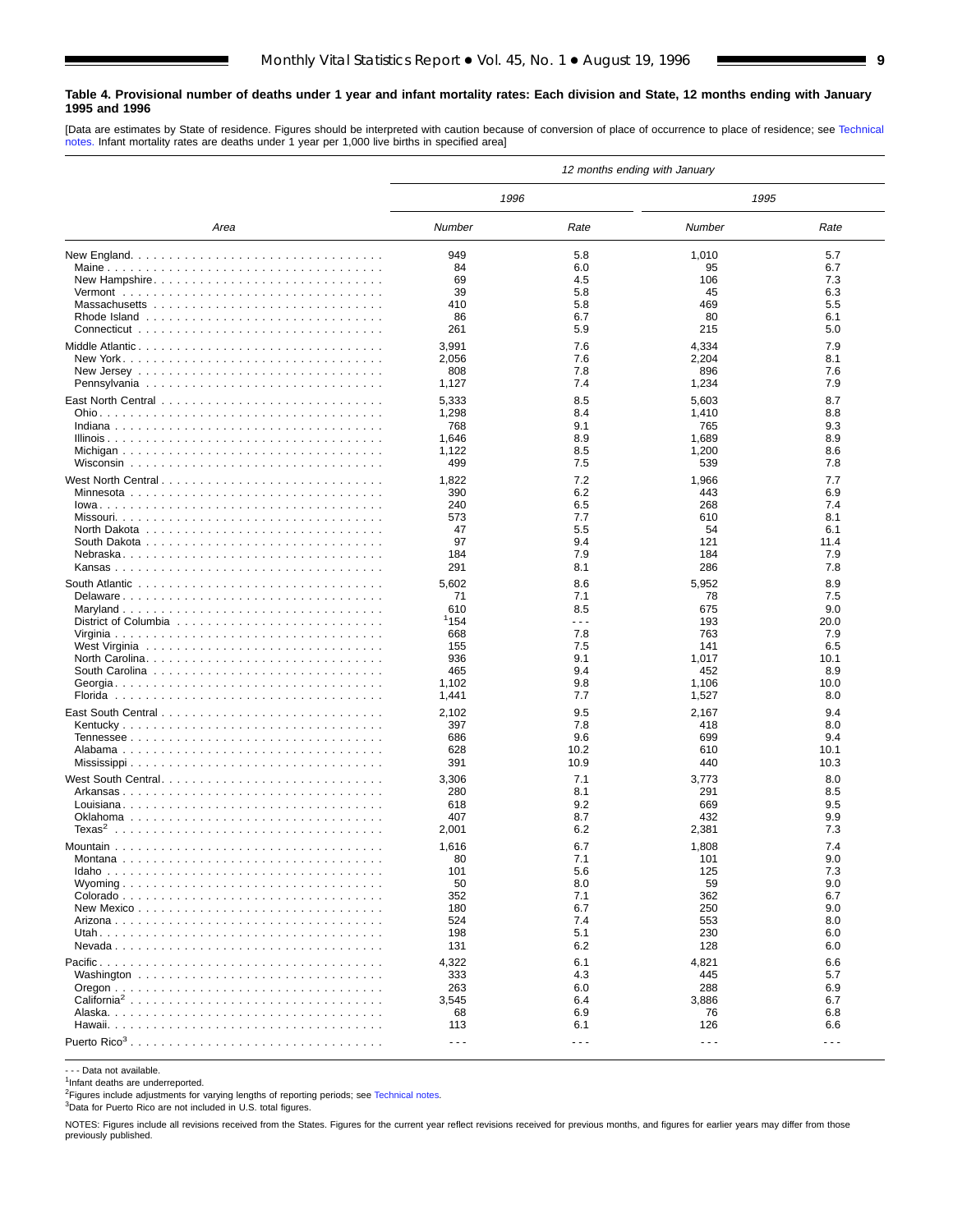#### <span id="page-9-0"></span>**Table 5. Provisional number of deaths and death rates, by age, race, and sex, and age-adjusted death rates by race and sex: United States, December 1994 and 1995, and cumulative figures 1994 and 1995**

[Data are provisional, estimated from a 10-percent sample of deaths. Age-specific rates on an annual basis per 100,000 population in specified group; age-adjusted rates per<br>100,000 U.S. standard million population; see Tec

|                                                         |                      |                           | December             |                                  | January-December    |                      |                      |                               |  |
|---------------------------------------------------------|----------------------|---------------------------|----------------------|----------------------------------|---------------------|----------------------|----------------------|-------------------------------|--|
|                                                         |                      | 1995                      |                      | 1994                             | 1995                |                      | 1994                 |                               |  |
| Age, race, and sex                                      | Number               | Rate                      | Number               | Rate                             | Number              | Rate                 | Number               | Rate                          |  |
| All races, both sexes <sup>1</sup>                      |                      |                           |                      |                                  |                     |                      |                      |                               |  |
| All ages                                                | 197,000              | 878.3                     | 190,000              | 854.4                            | 2,309,000           | 878.6                | 2,286,000            | 876.9                         |  |
| Under 1 year. $\ldots$                                  |                      |                           |                      |                                  | 29,300              | <sup>2</sup> 760.4   | 31,400               | 2811.6                        |  |
| $1-4$ years $\ldots$ $\ldots$ $\ldots$ .                | 3,710                | 75.6                      | 3,840                | 78.6                             | 6,740               | 42.8                 | 7,180                | 45.3                          |  |
| $5 - 14$ years.                                         |                      |                           |                      |                                  | 8,230               | 21.6                 | 8,550                | 22.7                          |  |
| 15-24 years                                             | 2,660                | 87.1                      | 3,140                | 102.9                            | 34,540              | 96.1                 | 35,890               | 99.9                          |  |
| 25-34 years                                             | 4,470                | 129.6                     | 4,880                | 139.7                            | 58,270              | 142.6                | 58,470               | 141.4                         |  |
| 35-44 years                                             | 8,730                | 239.9                     | 7,790                | 218.2                            | 102,640             | 241.5                | 100,430              | 241.1                         |  |
| 45-54 years                                             | 11,610               | 431.1                     | 11,510               | 445.5                            | 143,160             | 460.5                | 135,770              | 454.5                         |  |
| 55-64 years                                             | 19,580               | 1,086.9                   | 19,170               | 1,071.9                          | 234,440             | 1,109.3              | 239,780              | 1,140.8                       |  |
| 65–74 years $\ldots$                                    | 39,980               | 2,510.0                   | 39,260               | 2,466.3                          | 478,950             | 2,553.6              | 484,560              | 2,589.7                       |  |
| 75-84 years                                             | 55,200               | 5,767.5                   | 54,900               | 5,865.7                          | 651,570             | 5,844.7              | 644,820              | 5,902.2                       |  |
| 85 years and over.<br>Not stated                        | 49,720<br>70         | 15,907.9                  | 45,180<br>40         | 14,879.9                         | 558,260<br>1,020    | 15,379.1             | 538,670<br>660       | 15,294.4                      |  |
|                                                         |                      | $\sim$ $\sim$             |                      | $\epsilon \rightarrow \infty$    |                     | $\sim$ $\sim$        |                      | $\sim$ $\sim$                 |  |
| Age-adjusted rate <sup>3</sup> $\ldots$ .               | $\sim$ $\sim$ $\sim$ | 491.6                     | $\cdots$             | 491.0                            | $\sim$ $\sim$       | 503.0                | $\sim$ $\sim$        | 508.9                         |  |
| All races, male <sup>1</sup>                            |                      |                           |                      |                                  |                     |                      |                      |                               |  |
| All ages.                                               | 98,370               | 898.8                     | 95,520               | 881.1                            | 1,171,770<br>16,320 | 913.3<br>2828.0      | 1,166,580<br>17,730  | 918.0<br>2895.0               |  |
| Under 1 year.<br>$1-4$ years $\ldots$ $\ldots$ $\ldots$ | 2,280                | 90.7                      | 2,230                | 89.1                             | 3,850               | 47.8                 | 4,240                | 52.3                          |  |
| $5 - 14$ years.                                         |                      |                           |                      |                                  | 5,020               | 25.7                 | 5,040                | 26.2                          |  |
| 15-24 years                                             | 2,000                | 128.3                     | 2,430                | 156.0                            | 26,440              | 144.1                | 27,640               | 150.7                         |  |
| 25-34 years                                             | 3,260                | 189.1                     | 3,610                | 206.6                            | 42,380              | 207.6                | 42,660               | 206.3                         |  |
| 35-44 years                                             | 5,900                | 326.8                     | 5,350                | 302.2                            | 70,900              | 336.3                | 70,000               | 339.0                         |  |
| 45-54 years                                             | 7,690                | 584.4                     | 7,190                | 569.7                            | 90,800              | 597.9                | 85,510               | 586.0                         |  |
| 55-64 years                                             | 11,600               | 1,353.9                   | 11,430               | 1,345.4                          | 140,470             | 1,398.5              | 146,530              | 1.467.6                       |  |
| 65-74 years                                             | 22,810               | 3,217.2                   | 21,890               | 3,099.3                          | 273,990             | 3,286.8              | 277,160              | 3,343.3                       |  |
| 75-84 years                                             | 26,720               | 7,155.0                   | 26,620               | 7,364.4                          | 319,140             | 7,377.3              | 314,290              | 7,474.2                       |  |
| 85 years and over.<br>Not stated                        | 16,080<br>30         | 18,310.3<br>$\sim$ $\sim$ | 14,750<br>20         | 17,419.2<br>$\sim$ $\sim$ $\sim$ | 181,800<br>650      | 17,911.3<br>$\ldots$ | 175,370<br>420       | 17,894.9                      |  |
| Age-adjusted rate <sup>3</sup> $\ldots$ .               | $\sim 10$            | 628.9                     | $\cdots$             | 625.9                            | $\cdots$            | 646.0                | $\cdots$             | $\sim$ $\sim$ $\sim$<br>657.3 |  |
|                                                         |                      |                           |                      |                                  |                     |                      |                      |                               |  |
| All races, female <sup>1</sup>                          | 97,350               | 849.2                     | 94,200               | 828.8                            |                     |                      |                      | 840.1                         |  |
| All ages.                                               |                      |                           |                      |                                  | 1,135,310           | 844.3                | 1,119,610            |                               |  |
| Under 1 year.                                           |                      |                           |                      |                                  | 12,930              | <sup>2</sup> 687.4   | 13,670               | <sup>2</sup> 723.7            |  |
| $1-4$ years $\ldots$ $\ldots$ $\ldots$                  | 1,430                | 59.7                      | 1,610                | 67.5                             | 2,890               | 37.6                 | 2,940                | 38.0                          |  |
| $5 - 14$ years.                                         | 650                  | 43.5                      | 710                  | 47.5                             | 3,200<br>8,100      | 17.2<br>46.0         | 3,510<br>8,260       | 19.1<br>46.9                  |  |
| 15-24 years<br>25-34 years                              | 1,210                | 70.1                      | 1,270                | 72.7                             | 15,890              | 77.8                 | 15,810               | 76.5                          |  |
| 35-44 years                                             | 2,830                | 154.3                     | 2,450                | 136.1                            | 31,750              | 148.2                | 30,430               | 144.8                         |  |
| 45-54 years                                             | 3,920                | 284.6                     | 4,320                | 326.8                            | 52,350              | 329.2                | 50,260               | 328.9                         |  |
| 55-64 years                                             | 7,980                | 844.8                     | 7,740                | 824.4                            | 93,970              | 847.3                | 93,250               | 845.1                         |  |
| 65–74 years $\ldots$                                    | 17,170               | 1,942.9                   | 17,370               | 1.961.4                          | 204,970             | 1,966.9              | 207,410              | 1,990.1                       |  |
| 75–84 years                                             | 28,480               | 4,880.3                   | 28,280               | 4,923.5                          | 332,430             | 4,872.2              | 330,530              | 4,918.6                       |  |
| 85 years and over.                                      | 33,630               | 14,964.7                  | 30,440               | 13,913.3                         | 376,450             | 14,390.3             | 363,300              | 14,291.9                      |  |
| Not stated                                              | 40                   | $\sim$ $\sim$ $\sim$      | 20                   | $\sim$ $\sim$ $\sim$             | 370                 | $\cdots$             | 240                  | $\sim$ $\sim$ $\sim$          |  |
| Age-adjusted rate <sup>3</sup> $\ldots$ .               | $\cdots$             | 376.4                     | $\sim$               | 378.7                            | $\sim$              | 383.7                | $\sim$ $\sim$        | 385.6                         |  |
| White                                                   |                      |                           |                      |                                  |                     |                      |                      |                               |  |
| All ages $\dots \dots \dots$                            | 169,150              | 910.3                     | 163,520              | 886.3                            | 1,982,050           | 908.9                | 1,965,360            | 907.9                         |  |
|                                                         |                      |                           |                      |                                  | 19,430              | <sup>2</sup> 644.4   | 20,340               | <sup>2</sup> 668.9            |  |
| $5 - 14$ years                                          | 2,650                | 68.2                      | 2,510                | 64.8                             | 4,640<br>6,090      | 37.3<br>20.1         | 4,750<br>6,030       | 37.8<br>20.2                  |  |
| 15–24 years $\ldots$                                    | 1,900                | 78.1                      | 2,070                | 84.8                             | 24,520              | 85.5                 | 25,220               | 87.7                          |  |
| 25-34 years                                             | 3,190                | 113.4                     | 3,590                | 125.6                            | 40,830              | 122.3                | 41,350               | 122.0                         |  |
| $35 - 44$ years                                         | 6,370                | 210.2                     | 5,620                | 188.9                            | 72,970              | 206.1                | 71,440               | 205.6                         |  |
| 45-54 years                                             | 9,080                | 394.5                     | 8,820                | 398.6                            | 109,970             | 413.6                | 104,370              | 407.6                         |  |
| 55–64 years                                             | 15,910               | 1,022.7                   | 15,620               | 1,009.2                          | 190,140             | 1,041.1              | 195,870              | 1,075.7                       |  |
| 65-74 years                                             | 34,650               | 2,454.4                   | 34,160               | 2,416.2                          | 413,450             | 2,485.0              | 419,300              | 2,521.2                       |  |
| 75–84 years $\ldots$                                    | 49,480               | 5,701.0                   | 49,620               | 5,845.9                          | 585,680             | 5,794.2              | 580,400              | 5,856.7                       |  |
| 85 years and over.<br>Not stated                        | 45,870<br>50         | 16,126.7                  | 41,500<br>20         | 15,011.6                         | 513,520<br>800      | 15,542.4             | 495,870<br>430       | 15,452.5                      |  |
|                                                         |                      | $\sim$ $\sim$             |                      | $\sim$ $\sim$                    |                     | $\sim$ $\sim$        |                      | $\sim$ $\sim$                 |  |
| Age-adjusted rate <sup>3</sup> $\ldots$ .               | $\sim$               | 468.9                     | $\sim$ $\sim$ $\sim$ | 465.2                            | $\sim$ $\sim$       | 475.8                | $\sim$ $\sim$ $\sim$ | 481.1                         |  |

See footnotes at end of table.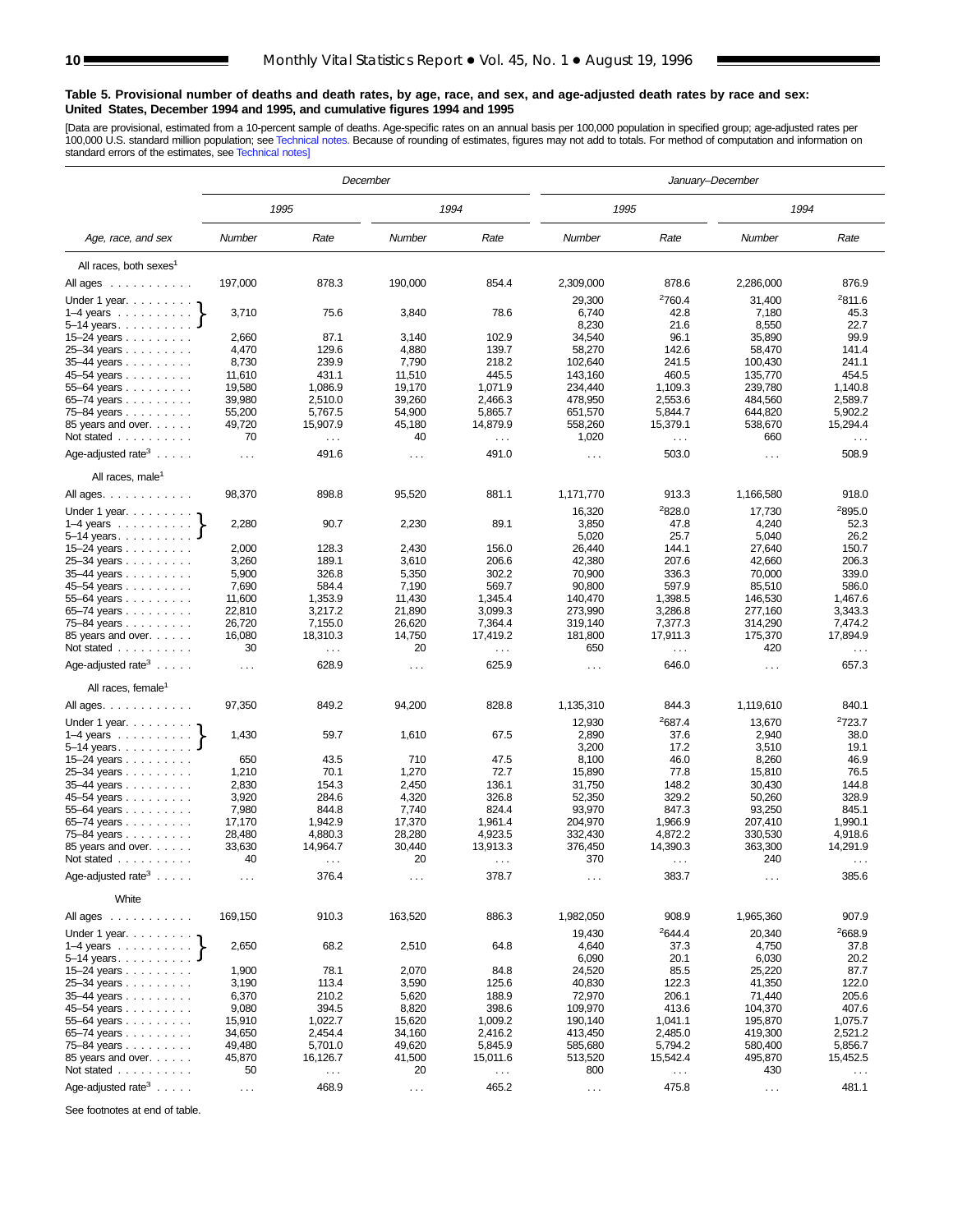#### **Table 5. Provisional number of deaths and death rates, by age, race, and sex, and age-adjusted death rates by race and sex: United States, December 1994 and 1995, and cumulative figures 1994 and 1995—Con.**

[Data are provisional, estimated from a 10-percent sample of deaths. Age-specific rates on an annual basis per 100,000 population in specified group; age-adjusted rates per<br>100,000 U.S. standard million population; see Tec

|                                                      |                      |                                  | December                           |                           |                    |                              | January–December   |                           |
|------------------------------------------------------|----------------------|----------------------------------|------------------------------------|---------------------------|--------------------|------------------------------|--------------------|---------------------------|
|                                                      |                      | 1995                             |                                    | 1994                      |                    | 1995                         |                    | 1994                      |
| Age, race, and sex                                   | Number               | Rate                             | Number                             | Rate                      | Number             | Rate                         | Number             | Rate                      |
| White male                                           |                      |                                  |                                    |                           |                    |                              |                    |                           |
| All ages                                             | 84,480               | 926.4                            | 81,350                             | 899.1                     | 996,060            | 931.2                        | 990,760            | 933.5                     |
| Under 1 year                                         |                      |                                  |                                    |                           | 11,000             | 2711.5                       | 11,340             | <sup>2</sup> 726.9        |
| $1-4$ years $\ldots$                                 | 1,630                | 81.8                             | 1,470                              | 73.9                      | 2,810              | 44.1                         | 2,830              | 44.0                      |
| 5–14 years<br>15-24 years                            | 1,410                | 112.9                            | 1,620                              | 129.5                     | 3,700<br>18,490    | 23.8<br>125.7                | 3,510<br>19,130    | 22.9<br>129.7             |
| 25-34 years                                          | 2,380                | 167.6                            | 2,620                              | 181.4                     | 30,300             | 179.8                        | 30,630             | 179.0                     |
| 35–44 years                                          | 4,470                | 294.1                            | 3,910                              | 262.1                     | 51,180             | 288.4                        | 50,470             | 289.8                     |
| 45–54 years                                          | 6,130                | 539.3                            | 5,570                              | 510.0                     | 70,380             | 536.1                        | 66,250             | 524.3                     |
| 55-64 years                                          | 9,560                | 1,277.9                          | 9,410                              | 1.265.6                   | 115,500            | 1,315.8                      | 120,970            | 1,383.3                   |
| 65–74 years                                          | 19,950               | 3,151.3                          | 19,220                             | 3,042.5                   | 238,160            | 3,197.2                      | 241,540            | 3,256.1                   |
| 75–84 years                                          | 24,160<br>14,760     | 7,108.1<br>18,606.7              | 24,170<br>13,340                   | 7,349.7<br>17,452.0       | 288,570<br>165,420 | 7,333.4<br>18,059.0          | 283,740<br>160,040 | 7,416.1<br>18,083.6       |
| 85 years and over<br>Not stated                      | 20                   | $\sim$ $\sim$ $\sim$             | 20                                 | $\sim$ $\sim$             | 540                | $\sim$ $\sim$                | 290                | $\sim$ $\sim$             |
| Age-adjusted rate <sup>3</sup>                       |                      | 601.6                            |                                    | 591.5                     |                    | 610.5                        |                    | 619.7                     |
| White female                                         | $\sim$ $\sim$ $\sim$ |                                  | $\sim$ $\sim$                      |                           | $\cdots$           |                              | $\cdots$           |                           |
|                                                      |                      | 894.8                            |                                    | 874.0                     |                    | 887.5                        |                    | 883.3                     |
| All ages<br>Under 1 year $\ldots \ldots$             | 84,680               |                                  | 82,170                             |                           | 985,990<br>8,430   | 2573.9                       | 974,600<br>9,000   | 2607.7                    |
| $1-4$ years                                          | 1,010                | 53.4                             | 1,040                              | 55.1                      | 1,830              | 30.2                         | 1,920              | 31.4                      |
| $5 - 14$ years.                                      |                      |                                  |                                    |                           | 2,390              | 16.2                         | 2,520              | 17.3                      |
| 15–24 years                                          | 500                  | 42.2                             | 450                                | 37.9                      | 6,030              | 43.2                         | 6,090              | 43.5                      |
| 25-34 years<br>35-44 years                           | 810<br>1,900         | 58.1<br>125.7                    | 970<br>1,710                       | 68.5<br>115.2             | 10,530<br>21,790   | 63.7<br>123.5                | 10,720<br>20,970   | 63.9<br>120.9             |
| 45–54 years                                          | 2,940                | 252.4                            | 3,260                              | 290.9                     | 39,590             | 294.1                        | 38,120             | 294.0                     |
| 55-64 years                                          | 6,350                | 786.3                            | 6,210                              | 772.2                     | 74,640             | 786.8                        | 74,900             | 791.4                     |
| 65-74 years                                          | 14,710               | 1,889.2                          | 14,940                             | 1,910.4                   | 175,290            | 1.907.6                      | 177,750            | 1.929.3                   |
| 75–84 years                                          | 25,320               | 4,795.3                          | 25,450                             | 4,894.7                   | 297,110            | 4,813.1                      | 296,650            | 4,875.9                   |
| 85 years and over<br>Not stated                      | 31,110<br>30         | 15,167.5<br>$\sim$ $\sim$ $\sim$ | 28,160<br>$\overline{\phantom{0}}$ | 14,079.0<br>$\sim$ $\sim$ | 348,100<br>260     | 14,577.1<br>$\sim$ .         | 335,820<br>140     | 14,450.1<br>$\sim$ $\sim$ |
| Age-adjusted rate <sup>3</sup> $\ldots$ .            | $\sim$ $\sim$ $\sim$ | 356.8                            | $\cdots$                           | 359.6                     | $\cdots$           | 362.7                        | $\cdots$           | 365.4                     |
| <b>Black</b>                                         |                      |                                  |                                    |                           |                    |                              |                    |                           |
| All ages                                             | 23,510               | 830.0                            | 22,620                             | 809.8                     | 287,040            | 865.9                        | 283,510            | 867.7                     |
| Under 1 year                                         |                      |                                  |                                    |                           | 8,940              | <sup>2</sup> 1,428.1         | 9,850              | 21,591.3                  |
| $1-4$ years $\ldots$<br>5–14 years                   | 970                  | 126.5                            | 1,180                              | 155.0                     | 1,850<br>1,770     | 74.4<br>30.0                 | 2,050<br>2,040     | 82.0<br>35.2              |
| 15-24 years                                          | 640                  | 137.7                            | 870                                | 188.9                     | 8,600              | 157.7                        | 9,330              | 172.7                     |
| 25-34 years                                          | 1,180                | 256.9                            | 1,100                              | 237.8                     | 15,850             | 292.4                        | 15,150             | 277.7                     |
| 35-44 years                                          | 2,140                | 480.8                            | 1,990                              | 458.6                     | 27,130             | 523.3                        | 26,670             | 529.1                     |
| 45-54 years                                          | 2,320                | 822.5                            | 2,350                              | 879.5                     | 29,540             | 912.3                        | 27,890             | 905.8                     |
| 55-64 years                                          | 3,200                | 1,759.8                          | 3,070                              | 1,715.5                   | 38,970             | 1,831.3                      | 38,540             | 1,840.5                   |
| 65-74 years<br>75–84 years                           | 4,650<br>5,040       | 3,369.2<br>7,098.3               | 4,410<br>4,510                     | 3,231.1<br>6,460.0        | 57,670<br>57,430   | 3,570.9<br>6,936.0           | 57,850<br>56,580   | 3,615.6<br>6,933.8        |
| 85 years and over                                    | 3,350                | 14,137.5                         | 3,140                              | 13,642.4                  | 39,080             | 14,262.8                     | 37,340             | 14,143.9                  |
| Not stated                                           | 20                   | $\sim$ $\sim$ $\sim$             | 20                                 | $\sim$ $\sim$ $\sim$      | 200                | $\sim$ .                     | 210                | $\sim$ $\sim$ $\sim$      |
| Age-adjusted rate <sup>3</sup> $\ldots$ .            | $\sim$ $\sim$ $\sim$ | 725.8                            | $\sim$ $\sim$ $\sim$               | 719.8                     | $\sim$ .           | 767.7                        | $\sim$             | 774.5                     |
| <b>Black male</b>                                    |                      |                                  |                                    |                           |                    |                              |                    |                           |
| All ages                                             | 12,240               | 910.8                            | 12,110                             | 914.1                     | 154,160            | 980.5                        | 154,290            | 996.0                     |
| Under 1 year $\ldots \ldots$<br>$1-4$ years $\ldots$ | 580                  | 149.2                            | 660                                | 170.9                     | 4,760<br>930       | <sup>2</sup> 1,496.9<br>73.8 | 5,760<br>1,120     | 21,834.4<br>88.4          |
| 5–14 years. $\ldots$                                 |                      |                                  |                                    |                           | 1,140              | 38.1                         | 1,250              | 42.5                      |
| $15 - 24$ years                                      | 510                  | 219.2                            | 690                                | 299.9                     | 6,850              | 251.3                        | 7,450              | 276.1                     |
| 25-34 years                                          | 830                  | 381.7                            | 840                                | 383.9                     | 11,020             | 430.0                        | 10,610             | 411.2                     |
| 35-44 years                                          | 1,320                | 635.4                            | 1,300                              | 642.3                     | 18,030             | 745.7                        | 17,970             | 765.0                     |
| 45-54 years                                          | 1,450                | 1,134.4                          | 1,450                              | 1,197.2                   | 18,360             | 1,250.7                      | 17,190             | 1,232.3                   |
| 55-64 years<br>65-74 years                           | 1,730<br>2,480       | 2,187.9<br>4,306.8               | 1,710<br>2,320                     | 2,198.0<br>4,089.2        | 22,010<br>31,150   | 2,382.0<br>4,635.4           | 22,450<br>31,420   | 2,464.3<br>4,724.8        |
| 75-84 years                                          | 2,260                | 8,696.0                          | 2,070                              | 8,178.7                   | 26,330             | 8,747.5                      | 26,310             | 8,918.6                   |
| 85 years and over                                    | 1,080                | 15,698.9                         | 1,080                              | 16,096.4                  | 13,500             | 17,088.6                     | 12,640             | 16,631.6                  |
| Not stated                                           | 10                   | $\sim$ .                         | -                                  | $\sim$ $\sim$             | 100                | $\sim$ $\sim$                | 120                | $\sim$ $\sim$             |
| Age-adjusted rate <sup>3</sup> $\ldots$ .            | $\sim$ $\sim$        | 936.0                            | $\sim$ $\sim$                      | 947.1                     | $\sim$ $\sim$      | 1,015.2                      | $\sim$ $\sim$      | 1,036.7                   |

See footnotes at end of table.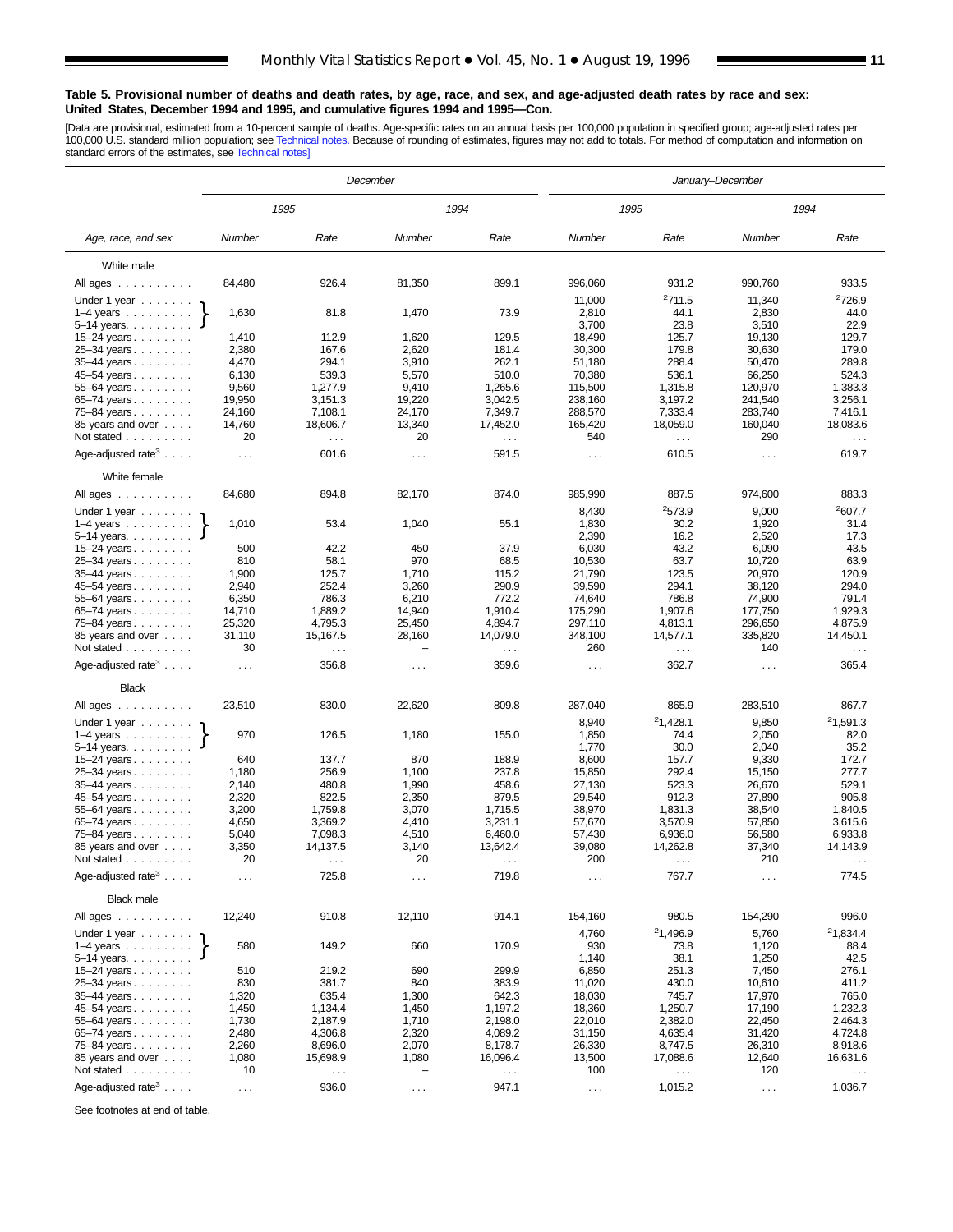#### **Table 5. Provisional number of deaths and death rates, by age, race, and sex, and age-adjusted death rates by race and sex: United States, December 1994 and 1995, and cumulative figures 1994 and 1995—Con.**

[Data are provisional, estimated from a 10-percent sample of deaths. Age-specific rates on an annual basis per 100,000 population in specified group; age-adjusted rates per<br>100,000 U.S. standard million population; see Tec standard errors of the estimates, see [Technical notes\]](#page-16-0)

|                                           |        |          | December |                      | January-December     |                      |          |          |  |  |
|-------------------------------------------|--------|----------|----------|----------------------|----------------------|----------------------|----------|----------|--|--|
|                                           |        | 1995     |          | 1994                 |                      | 1995                 | 1994     |          |  |  |
| Age, race, and sex                        | Number | Rate     | Number   | Rate                 | Number               | Rate                 | Number   | Rate     |  |  |
| <b>Black female</b>                       |        |          |          |                      |                      |                      |          |          |  |  |
| All ages                                  | 11,260 | 756.4    | 10,520   | 716.3                | 132,880              | 762.5                | 129,220  | 752.1    |  |  |
| Under 1 year $\ldots$ ,                   |        |          |          |                      | 4,180                | 21,357.1             | 4,090    | 21,341.0 |  |  |
| 1–4 years $\ldots \ldots$                 | 380    | 100.6    | 520      | 138.6                | 930                  | 76.0                 | 530      | 75.4     |  |  |
| 5-14 years. $\ldots$ J                    |        |          |          |                      | 630                  | 21.7                 | 790      | 27.6     |  |  |
| $15 - 24$ years                           | 170    | 60.3     | 180      | 78.1                 | 1,760                | 64.5                 | 1,880    | 69.5     |  |  |
| 25-34 years                               | 350    | 144.7    | 260      | 106.6                | 4.840                | 169.4                | 4,540    | 157.9    |  |  |
| 35-44 years                               | 820    | 345.4    | 690      | 298.0                | 9.110                | 329.4                | 8.700    | 323.2    |  |  |
| 45-54 years                               | 870    | 564.1    | 900      | 616.1                | 11,180               | 631.6                | 10,700   | 635.4    |  |  |
| 55-64 years.                              | 1,470  | 1,430.4  | 1,360    | 1,344.5              | 16,970               | 1,409.5              | 16,090   | 1,360.1  |  |  |
| 65-74 years                               | 2,170  | 2,698.0  | 2,090    | 2,620.7              | 26,520               | 2,812.3              | 26,440   | 2,827.8  |  |  |
| 75-84 years                               | 2,780  | 6,175.9  | 2,440    | 5,482.6              | 31,100               | 5,901.3              | 30,270   | 5,810.0  |  |  |
| 85 years and over                         | 2,270  | 13,498.7 | 2,060    | 12,632.7             | 25,580               | 13,117.9             | 24,700   | 13,138.3 |  |  |
| Not stated                                | 10     | $\cdots$ | 20       | $\sim$ $\sim$ $\sim$ | 100                  | $\sim$ $\sim$ $\sim$ | 90       | $\cdots$ |  |  |
| Age-adjusted rate <sup>3</sup> $\ldots$ . | .      | 561.7    | $\cdots$ | 542.7                | $\sim$ $\sim$ $\sim$ | 576.7                | $\cdots$ | 571.3    |  |  |

. . . Category not applicable.

– Quantity zero.

 $1$ Includes races other than white and black.

<sup>2</sup>Death rates for "under 1 year" (based on population estimates) differ from infant mortality rates (based on live births); see [table 9](#page-15-0) for infant mortality rates.

<sup>3</sup>For method of computation, see [Technical notes.](#page-16-0)

NOTES: Figures include all revisions received from the States. Cumulative figures for the current year reflect revisions received for previous months, and figures for earlier years may differ from those previously published.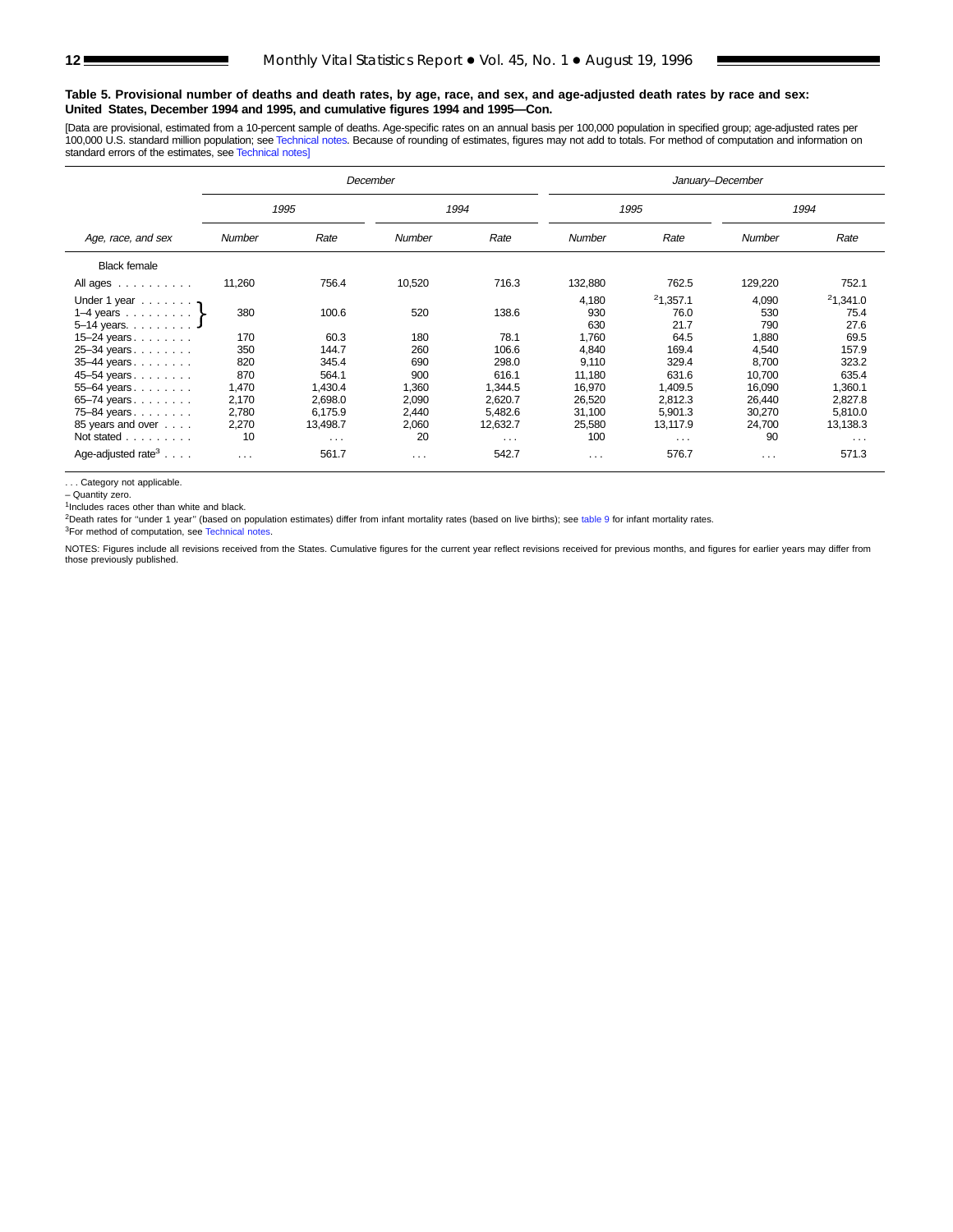#### <span id="page-12-0"></span>Table 6. Provisional number of deaths and death rates for 72 selected causes and Human immunodeficiency virus infection: United States, December 1994 and 1995, and **cumulative figures 1994 and 1995**

[Data are provisional, estimated from <sup>a</sup> 10-percent sample of deaths. Rates on an annual basis per 100,000 estimated population. Because of rounding of estimates, figures may not add to totals. For method of computation and information on standard errors of the estimates, see [Technical](#page-16-0) notes. For explanation of asterisks preceding cause-of-death categories, see [Technical](#page-16-0) notes]

|                                                                                                 | January-December<br>December |               |               |               |                  |             |                  |               |  |
|-------------------------------------------------------------------------------------------------|------------------------------|---------------|---------------|---------------|------------------|-------------|------------------|---------------|--|
|                                                                                                 | 1995                         |               | 1994          |               | 1995             |             | 1994             |               |  |
| Cause of death (Based on the Ninth Revision, International Classification of Diseases, 1975)    | <b>Number</b>                | Rate          | Number        | Rate          | Number           | Rate        | Number           | Rate          |  |
|                                                                                                 | 197.000                      | 878.3         | 190.000       | 854.4         | 2.309.000        | 878.6       | 2,286,000        | 876.9         |  |
|                                                                                                 |                              |               |               |               |                  |             | 10               |               |  |
|                                                                                                 | 50                           |               | 50            | $\star$       | 640              | 0.2         | 750              | 0.3           |  |
|                                                                                                 | 150                          | 0.7           | 130           | 0.6           | 1,370            | 0.5         | 1.450            | 0.6           |  |
|                                                                                                 | 120                          | 0.5           | 100           |               | 1,070            | 0.4         | 1.090            | 0.4           |  |
|                                                                                                 | 30                           |               | 30            |               | 300              | 0.1         | 360              | 0.1           |  |
|                                                                                                 |                              |               |               |               | 10               |             | 20               |               |  |
|                                                                                                 |                              |               | $\equiv$      |               | 10               |             | $\sim$           |               |  |
|                                                                                                 |                              |               | 40            |               | 300              | 0.1         | 300              | 0.1           |  |
|                                                                                                 | 1.680                        | 7.5           | 1,570         | 7.1           | 21,200           | 8.1         | 19,900           | 7.6           |  |
|                                                                                                 |                              |               |               |               |                  |             |                  |               |  |
|                                                                                                 |                              | $\star$       | $\equiv$      |               |                  |             | 10               |               |  |
|                                                                                                 | 300                          | 1.3           | 270           | 1.2           | 3,520            | 1.3         | 2,810            | 1.1           |  |
|                                                                                                 |                              |               |               |               | 130              | 0.0         | 100              |               |  |
| All other infectious and parasitic                                                              |                              |               |               |               |                  |             |                  |               |  |
| diseases <sup>1</sup> 001-003,005,020-032,037,039-041,*042-*044,046-054,056-066,071-088,098-139 | 3,650                        | 16.3          | 3,910         | 17.6          | 49,010           | 18.7        | 46,780           | 17.9          |  |
| Malignant neoplasms, including neoplasms of lymphatic and hematopoietic tissues 140–208         | 44.240                       | 197.4         | 44,140        | 198.8         | 536.440          | 204.1       | 538,560          | 206.6         |  |
|                                                                                                 | 620                          | 2.8           | 610           | 2.7           | 7,980            | 3.0         | 7,750            | 3.0           |  |
| Malignant neoplasms of digestive organs and peritoneum150–159                                   | 10,330                       | 46.1          | 10,230        | 46.1          | 125,250          | 47.7        | 126,920          | 48.7          |  |
|                                                                                                 | 12,930                       | 57.7          | 12,750        | 57.4          | 154,940          | 59.0        | 153,970          | 59.1          |  |
|                                                                                                 | 3,650                        | 16.3          | 3,850         | 17.3          | 44,010           | 16.7        | 44,120           | 16.9          |  |
|                                                                                                 | 4,960                        | 22.1          | 5,110         | 23.0          | 60,800           | 23.1        | 61,950           | 23.8          |  |
|                                                                                                 | 1,830                        | 8.2           | 1,850         | 8.3           | 23,090           | 8.8         | 21,920           | 8.4           |  |
| Malignant neoplasms of all other and unspecified sites170–173,190–199                           | 5,330                        | 23.8          | 5,130         | 23.1          | 65,590           | 25.0        | 67,480           | 25.9          |  |
|                                                                                                 | 1.640                        | 7.3           | 1,630         | 7.3           | 19,620           | 7.5         | 19,980           | 7.7           |  |
|                                                                                                 | 2.950                        | 13.2          | 2.990         | 13.5          | 35,160           | 13.4        | 34,460           | 13.2          |  |
| Benign neoplasms, carcinoma in situ, and neoplasms of uncertain behavior and                    |                              |               |               |               |                  |             |                  |               |  |
|                                                                                                 | 710                          | 3.2           | 620           | 2.8           | 8,390            | 3.2         | 7.690            | 3.0           |  |
|                                                                                                 | 4.730                        | 21.1          | 4,850         | 21.8          | 58,330           | 22.2        | 55,270           | 21.2          |  |
|                                                                                                 | 410                          | 1.8           | 220           | 1.0           | 3.830            | 1.5         | 3.200            | 1.2           |  |
|                                                                                                 | 440                          | 2.0           | 360           | 1.6           | 4.290            | 1.6         | 4.150            | 1.6           |  |
|                                                                                                 | 50                           |               | 150           | 0.7           | 780              | 0.3         | 940              | 0.4           |  |
|                                                                                                 | 81.750                       | 364.8         | 77,990        | 351.2         | 942,510          | 358.7       | 939.180          | 360.3         |  |
|                                                                                                 | 63.030                       | 281.3         | 60,290        | 271.5         | 730,870          | 278.1       | 730,730          | 280.3         |  |
| Rheumatic fever and rheumatic heart disease390-398                                              | 400                          | 1.8           | 500           | 2.2           | 5,030            | 1.9         | 5,520            | 2.1           |  |
|                                                                                                 | 2.070                        | 9.2           | 1,910         | 8.6           | 24,490           | 9.3         | 23,790           | 9.1           |  |
|                                                                                                 | 220                          | 1.0           | 250           | 1.1           | 2,340            | 0.9         | 2,190            | 0.8           |  |
|                                                                                                 | 40,880                       | 182.4<br>80.9 | 39,440        | 177.6<br>82.6 | 477,410          | 181.7       | 482,140          | 185.0<br>86.4 |  |
|                                                                                                 | 18,140<br>270                | 1.2           | 18,350<br>270 | 1.2           | 217,190<br>2,590 | 82.7<br>1.0 | 225,120<br>2,680 | 1.0           |  |
|                                                                                                 | 50                           |               | 80            |               |                  |             | 900              | 0.3           |  |
| Angina pectoris<br>Old myocardial infarction and other forms of                                 |                              |               |               |               | 730              | 0.3         |                  |               |  |
|                                                                                                 | 22,410                       | 100.0         | 20.740        | 93.4          | 256,890          | 97.8        | 253,430          | 97.2          |  |
|                                                                                                 | 1.530                        | 6.8           | 1,310         | 5.9           | 15,530           | 5.9         | 14,490           | 5.6           |  |
| All other forms of heart disease415–423,425–429                                                 | 17,950                       | 80.1          | 16,890        | 76.0          | 206,070          | 78.4        | 202,610          | 77.7          |  |
|                                                                                                 | 1.080                        | 4.8           | 890           | 4.0           | 12,480           | 4.7         | 10.770           | 4.1           |  |
|                                                                                                 | 13,710                       | 61.2          | 13,460        | 60.6          | 156,760          | 59.7        | 153,940          | 59.1          |  |
|                                                                                                 | 1.980                        | 8.8           | 1.840         | 8.3           | 21,700           | 8.3         | 21,100           | 8.1           |  |
| Cerebral thrombosis and unspecified occlusion of cerebral arteries 434.0,434.9                  | 1.160                        | 5.2           | 1,240         | 5.6           | 13,400           | 5.1         | 14,980           | 5.7           |  |
|                                                                                                 | 60                           |               | 100           |               | 640              | 0.2         | 920              | 0.4           |  |
|                                                                                                 |                              |               |               |               |                  |             |                  |               |  |

See footnotes at end of table.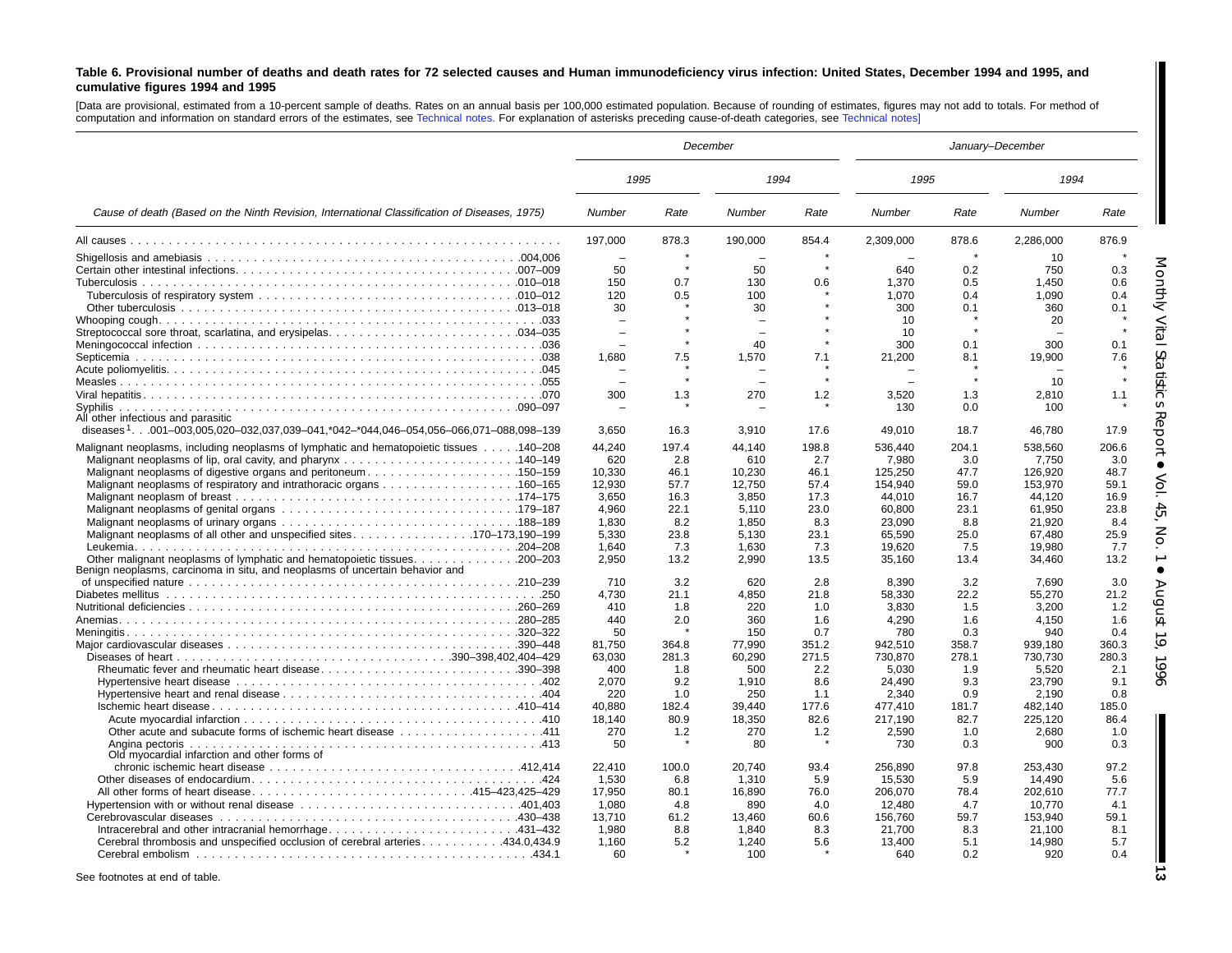#### Table 6. Provisional number of deaths and death rates for 72 selected causes and Human immunodeficiency virus infection: United States, December 1994 and 1995, and **cumulative figures 1994 and 1995—Con.**

[Data are provisional, estimated from a 10-percent sample of deaths. Rates on an annual basis per 100,000 estimated population. Because of rounding of estimates, figures may not add to totals. For method of computation and information on standard errors of the estimates, see [Technical](#page-16-0) notes. For explanation of asterisks preceding cause-of-death categories, see [Technical](#page-16-0) notes]

|                                                                                                                                                                                                                               |                                |              | December       |              | January-December |              |                  |              |  |
|-------------------------------------------------------------------------------------------------------------------------------------------------------------------------------------------------------------------------------|--------------------------------|--------------|----------------|--------------|------------------|--------------|------------------|--------------|--|
|                                                                                                                                                                                                                               | 1995                           |              | 1994           |              | 1995             |              | 1994             |              |  |
| Cause of death (Based on the Ninth Revision, International Classification of Diseases, 1975)                                                                                                                                  | Number                         | Rate         | Number         | Rate         | Number           | Rate         | Number           | Rate         |  |
| All other and late effects of cerebrovascular diseases 430,433,435–438                                                                                                                                                        | 10.510                         | 46.9         | 10.280         | 46.3         | 121.010          | 46.1         | 116.930          | 44.9         |  |
| Atherosclerosis                                                                                                                                                                                                               | 1,610<br>2.320                 | 7.2<br>10.3  | 1,380<br>1,970 | 6.2<br>8.9   | 16,400<br>26.010 | 6.2<br>9.9   | 17,410<br>26,330 | 6.7<br>10.1  |  |
|                                                                                                                                                                                                                               | 20                             | $\star$      | 30             | $\star$      | 540              | 0.2          | 530              | 0.2          |  |
| A80-487- A80-487. And influenza experience of the contract of the contract of the contract of the contract of the contract of the contract of the contract of the contract of the contract of the contract of the contract of | 7.200<br>7.170                 | 32.1<br>32.0 | 6.660<br>6,660 | 30.0<br>30.0 | 80.170<br>79,690 | 30.5<br>30.3 | 81.820<br>80,580 | 31.4<br>30.9 |  |
|                                                                                                                                                                                                                               | 30                             |              |                |              | 480              | 0.2          | 1,250            | 0.5          |  |
| Chronic obstructive pulmonary diseases and allied conditions490–496                                                                                                                                                           | 8.470<br>250                   | 37.8<br>1.1  | 7.860<br>380   | 35.4<br>1.7  | 103.550<br>2,970 | 39.4<br>1.1  | 101.170<br>3,610 | 38.8<br>1.4  |  |
|                                                                                                                                                                                                                               | 1,250<br>470                   | 5.6<br>2.1   | 1,350<br>310   | 6.1<br>1.4   | 17,420<br>5.510  | 6.6<br>2.1   | 17,220<br>5.220  | 6.6<br>2.0   |  |
| 0ther chronic obstructive pulmonary diseases and allied conditions494–496                                                                                                                                                     | 6.510                          | 29.0         | 5,830          | 26.2         | 77,640           | 29.5         | 75,120           | 28.8         |  |
|                                                                                                                                                                                                                               | 440<br>10                      | 2.0          | 390<br>30      | 1.8          | 5.890<br>400     | 2.2<br>0.2   | 6.020<br>320     | 2.3<br>0.1   |  |
| Hernia of abdominal cavity and intestinal obstruction without                                                                                                                                                                 | 440                            | 2.0          | 540            | 2.4          | 5.960            | 2.3          | 5.960            | 2.3          |  |
|                                                                                                                                                                                                                               | 1,910                          | 8.5          | 2.470          | 11.1         | 25,090           | 9.5          | 25,660           | 9.8          |  |
|                                                                                                                                                                                                                               | 260                            | 1.2          | 240            | 1.1          | 2.690            | 1.0          | 2.600            | 1.0          |  |
| Acute glomerulonephritis and nephrotic syndrome580–581<br>Chronic glomerulonephritis, nephritis and nephropathy, not specified as                                                                                             | 2.370<br>20                    | 10.6         | 2.200<br>10    | 9.9          | 25.630<br>280    | 9.8<br>0.1   | 24.690<br>240    | 9.5<br>0.1   |  |
| Renal failure, disorders resulting from impaired renal function, and                                                                                                                                                          | 150                            | 0.7          | 140            | 0.6          | 1.340            | 0.5          | 1.600            | 0.6          |  |
|                                                                                                                                                                                                                               | 2.200                          | 9.8          | 2.050          | 9.2          | 24.010           | 9.1          | 22.850           | 8.8          |  |
|                                                                                                                                                                                                                               | 40<br>40                       |              | 60<br>20       |              | 730<br>430       | 0.3<br>0.2   | 1,030<br>400     | 0.4<br>0.2   |  |
|                                                                                                                                                                                                                               | 20<br>$\overline{\phantom{0}}$ |              |                |              | 320<br>20        | 0.1          | 340<br>60        | 0.1          |  |
|                                                                                                                                                                                                                               | 20                             |              |                |              | 300              | 0.1          | 280              | 0.1          |  |
| Birth trauma, intrauterine hypoxia, birth asphyxia, and                                                                                                                                                                       | 1,010<br>1.030                 | 4.5<br>4.6   | 1,020<br>1.260 | 4.6<br>5.7   | 11,550<br>13.410 | 4.4<br>5.1   | 11,570<br>14.180 | 4.4<br>5.4   |  |
|                                                                                                                                                                                                                               | 150                            | 0.7          | 160            | 0.7          | 1,980            | 0.8          | 2,380            | 0.9          |  |
|                                                                                                                                                                                                                               | 890                            | 4.0          | 1.100          | 4.9          | 11,420           | 4.3          | 11.790           | 4.5          |  |
|                                                                                                                                                                                                                               | 3,800                          | 17.0         | 3,050          | 13.7         | 42,220           | 16.1         | 40,240           | 15.4         |  |
|                                                                                                                                                                                                                               | 19.160                         | 85.5         | 17.580         | 79.2         | 213,450          | 81.2         | 203,470          | 78.1         |  |
|                                                                                                                                                                                                                               | 7,270<br>3.460                 | 32.4<br>15.4 | 7,420<br>3.620 | 33.4<br>16.3 | 89,800<br>43.780 | 34.2<br>16.7 | 88,370<br>42.050 | 33.9<br>16.1 |  |
| All other accidents and adverse effectsB800-E807.E826-E949                                                                                                                                                                    | 3.810                          | 17.0         | 3.810          | 17.2         | 46.020           | 17.5         | 46.330           | 17.8         |  |
| Suicide.                                                                                                                                                                                                                      | 2.090                          | 9.3          | 2.610          | 11.8         | 29,830           | 11.4         | 30,570           | 11.7         |  |
| Homicide and legal intervention E960–E978                                                                                                                                                                                     | 1.810<br>190                   | 8.1<br>0.8   | 1.760<br>240   | 7.9<br>1.1   | 22.380<br>2,280  | 8.5<br>0.9   | 23.680<br>2,450  | 9.1<br>0.9   |  |
|                                                                                                                                                                                                                               | 3,110                          | 13.9         | 3,440          | 15.5         | 42,370           | 16.1         | 40,310           | 15.5         |  |

<sup>–</sup> Quantity zero.

NOTES: Figures include all revisions received from the States. Cumulative figures for the current year reflect revisions received for previous months, and figures for earlier years may differ from those previously publishe

**14**

IF

<sup>\*</sup> Figure does not meet standards of reliability or precision (see [Technical](#page-16-0) notes).

<sup>0.0</sup> Quantity more than zero but less than 0.05.

<sup>1</sup>Includes data for deaths due to Human immunodeficiency virus infection (categories \*042–\*044) shown separately below; see [Technical](#page-16-0) notes.

 $2$ Included in All other infectious and parasitic diseases shown above.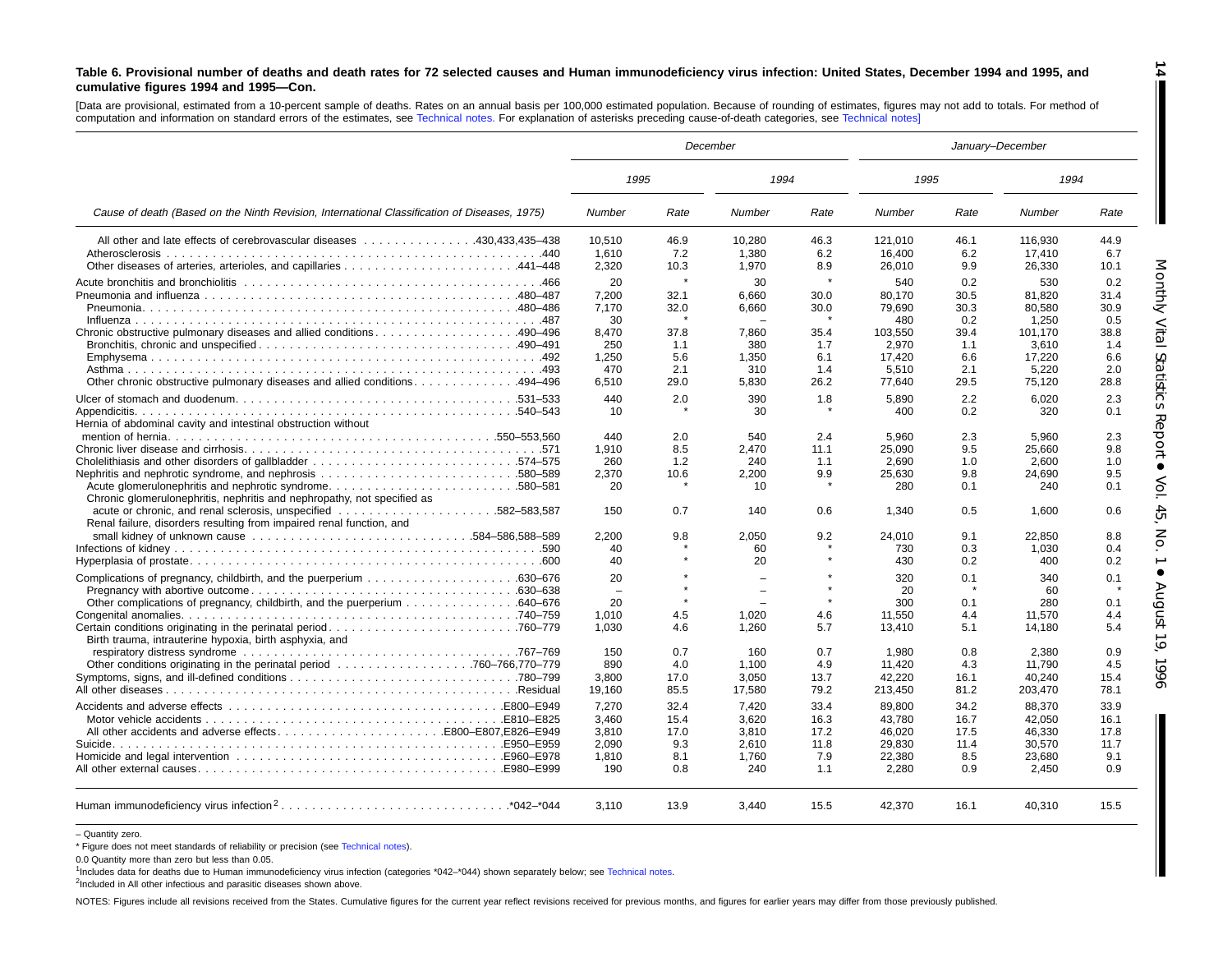#### Table 7. Provisional number of deaths and death rates for 16 selected subcategories of Malignant neoplasms, including neoplasms of lymphatic and hematopoietic tissues: United States, December 1994 and 1995 and cumulative figures 1994 and 1995

[Data are provisional, estimated from a 10-percent sample of deaths. Rates on an annual basis per 100,000 estimated population. Because of rounding of estimates, figures may not add to totals. For method of computation and information on standard errors of the estimates, see [Technical](#page-16-0) notes]

|                                                                                                      |        |       | December |       |         |       | January-December |       |
|------------------------------------------------------------------------------------------------------|--------|-------|----------|-------|---------|-------|------------------|-------|
|                                                                                                      | 1995   |       |          | 1994  |         | 1995  | 1994             |       |
| Cause of death (Based on the Ninth Revision, International Classification of Diseases, 1975)         | Number | Rate  | Number   | Rate  | Number  | Rate  | Number           | Rate  |
| Malignant neoplasms, including neoplasms of lymphatic and hematopoietic tissues <sup>1</sup> 140–208 | 44,240 | 197.4 | 44,140   | 198.8 | 536,440 | 204.1 | 538,560          | 206.6 |
|                                                                                                      | 760    | 3.4   | 830      | 3.7   | 10,360  | 3.9   | 11.170           | 4.3   |
|                                                                                                      | 1,040  | 4.6   | 1,120    | 5.0   | 13.810  | 5.3   | 13.620           | 5.2   |
| Malignant neoplasms of colon, rectum, rectosigmoid junction, and anus  153,154                       | 4,440  | 19.8  | 4,710    | 21.2  | 55,830  | 21.2  | 58,640           | 22.5  |
|                                                                                                      | 2,390  | 10.7  | 2,200    | 9.9   | 27,380  | 10.4  | 26,750           | 10.3  |
| Malignant neoplasms of trachea, bronchus, and lung162                                                | 12,490 | 55.7  | 12,260   | 55.2  | 149,650 | 56.9  | 148,710          | 57.1  |
|                                                                                                      | 470    | 2.1   | 470      | 2.1   | 7,030   | 2.7   | 7,130            | 2.7   |
|                                                                                                      | 420    | 1.9   | 380      | 1.7   | 4.770   | 1.8   | 4,590            | 1.8   |
| 179,182. 179,182                                                                                     | 540    | 2.4   | 440      | 2.0   | 6,110   | 2.3   | 5,880            | 2.3   |
|                                                                                                      | 1,150  | 5.1   | 1,170    | 5.3   | 13,590  | 5.2   | 13,680           | 5.2   |
|                                                                                                      | 2,660  | 11.9  | 2,950    | 13.3  | 34,540  | 13.1  | 35,730           | 13.7  |
|                                                                                                      | 880    | 3.9   | 870      | 3.9   | 11,540  | 4.4   | 10.650           | 4.1   |
| Malignant neoplasms of kidney and other and unspecified urinary organs 189                           | 950    | 4.2   | 980      | 4.4   | 11.550  | 4.4   | 11.280           | 4.3   |
| Malignant neoplasms of brain and other and unspecified parts of nervous system 191,192               | 1,000  | 4.5   | 1,060    | 4.8   | 11,540  | 4.4   | 12,140           | 4.7   |
|                                                                                                      | 100    |       | 130      | 0.6   | 1,530   | 0.6   | 1,520            | 0.6   |
| Malignant lymphoma other than Hodgkin's disease 200,202                                              | 1,930  | 8.6   | 1,970    | 8.9   | 23,260  | 8.9   | 22,560           | 8.7   |
|                                                                                                      | 920    | 4.1   | 890      | 4.0   | 10.360  | 3.9   | 10.380           | 4.0   |

\* Figure does not meet standards of reliability or precision; see [Technical](#page-16-0) notes.

<sup>1</sup>Includes figures for subcategories not shown below.

NOTES: Figures include all revisions received from the States. Cumulative figures for the current year reflect revisions received for previous months, and figures for earlier years may differ from those previously publishe

#### Table 8. Provisional number of deaths and death rates for firearm mortality: United States, December 1994 and 1995 and cumulative figures 1994 and 1995

[Data are provisional, estimated from a 10-percent sample of deaths. Rates on an annual basis per 100,000 estimated population. Because of rounding of estimates, figures may not add to totals. For method of computation and information on standard errors of the estimates, see [Technical](#page-16-0) notes]

|                                                                                                                                                                  |                             |                   | December                    |                   |                                  |                          | January-December                 |                          |  |
|------------------------------------------------------------------------------------------------------------------------------------------------------------------|-----------------------------|-------------------|-----------------------------|-------------------|----------------------------------|--------------------------|----------------------------------|--------------------------|--|
|                                                                                                                                                                  | 1995                        |                   | 1994                        |                   | 1995                             |                          | 1994                             |                          |  |
| Cause of death (Based on the Ninth Revision, International Classification of Diseases, 1975)                                                                     | Number                      | Rate              | Number                      | Rate              | Number                           | Rate                     | Number                           | Rate                     |  |
|                                                                                                                                                                  | 2.930                       | 13.1              | 2.900                       | 13.1              | 35.550                           | 13.5                     | 38,360                           | 14.7                     |  |
| Homicide and legal intervention by firearmsE965.0–E965.4, E970<br>Injury by firearms, undetermined whether accidentally or purposely inflicted.<br>E985.0-E985.4 | 200<br>1,310<br>l.410<br>20 | 0.9<br>5.8<br>6.3 | 190<br>1,380<br>1.280<br>50 | 0.8<br>6.2<br>5.8 | 1,370<br>17.980<br>15.950<br>250 | 0.5<br>6.8<br>6.1<br>0.1 | 1,550<br>19.380<br>17.140<br>290 | 0.6<br>7.4<br>6.6<br>0.1 |  |

\* Figure does not meet standards of reliability or precision; see [Technical](#page-16-0) notes.

NOTES: Figures include all revisions received from the States. Cumulative figures for the current year reflect revisions received for previous months, and figures for earlier years may differ from those previously publishe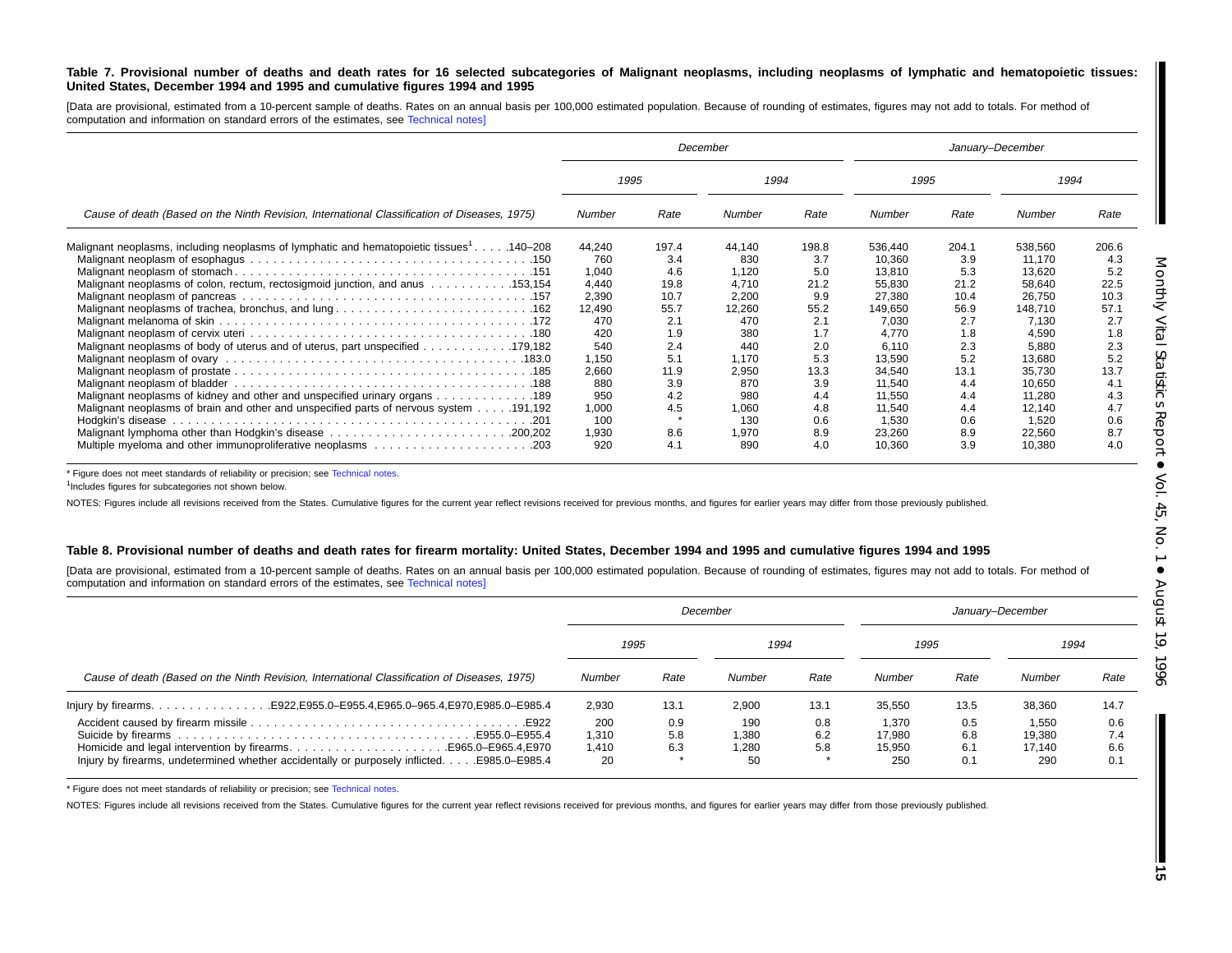#### <span id="page-15-0"></span>Table 9. Provisional number of deaths under 1 year and infant mortality rates, by age and for 10 selected causes: United States, December 1994 and 1995 and cumulative **figures 1994 and 1995**

[Data are provisional, estimated from <sup>a</sup> 10-percent sample of deaths. Rates on an annual basis per 100,000 live births. Because of rounding of estimates, figures may not add to totals. For method of computation and information on standard errors of the estimates, see [Technical](#page-16-0) notes]

|                                                                                                          | December                 |                        |                         |                        | January-December                 |                                |                                  |                                |
|----------------------------------------------------------------------------------------------------------|--------------------------|------------------------|-------------------------|------------------------|----------------------------------|--------------------------------|----------------------------------|--------------------------------|
| Age and cause of death (Based on the Ninth Revision, International Classification of Diseases, 1975)     | 1995                     |                        | 1994                    |                        | 1995                             |                                | 1994                             |                                |
|                                                                                                          | Number                   | Rate                   | Number                  | Rate                   | Number                           | Rate                           | Number                           | Rate                           |
|                                                                                                          | 2.400                    | 772.9                  | 2,500                   | 774.3                  | 29,300                           | 755.6                          | 31,400                           | 791.7                          |
|                                                                                                          | 1,520<br>910             | 483.0<br>289.2         | 1.670<br>850            | 511.8<br>260.5         | 18,670<br>10,580                 | 481.4<br>272.8                 | 19,650<br>11.740                 | 495.6<br>296.1                 |
|                                                                                                          | 10<br>40<br>440          | $\star$<br>139.8       | 10<br>50<br>570         | 174.7                  | 190<br>360<br>6.170              | 4.9<br>9.3<br>159.1            | 250<br>440<br>6,780              | 6.3<br>11.1<br>171.0           |
|                                                                                                          | 230<br>30<br>10          | 73.1                   | 360<br>20<br>40         | 110.3                  | 3.560<br>190<br>470              | 91.8<br>4.9<br>12.1            | 3,860<br>220<br>560              | 97.3<br>5.5<br>14.1            |
| Other conditions originating in the perinatal period760-764,766,770-779<br>All other causes<br>.Residual | 100<br>660<br>300<br>620 | 209.7<br>95.3<br>197.0 | 90<br>710<br>210<br>470 | 217.6<br>64.4<br>144.0 | 1.220<br>7.750<br>2.910<br>6,440 | 31.5<br>199.8<br>75.0<br>166.0 | 1.560<br>7.720<br>3,610<br>6,390 | 39.3<br>194.7<br>91.0<br>161.2 |

\* Figure does not meet standards of reliability or precision (see [Technical](#page-16-0) notes).

NOTES: Figures include all revisions received from the States. Cumulative figures for the current year reflect revisions received for previous months, and figures for earlier years may differ from those previously publishe

**16**

 $\blacksquare$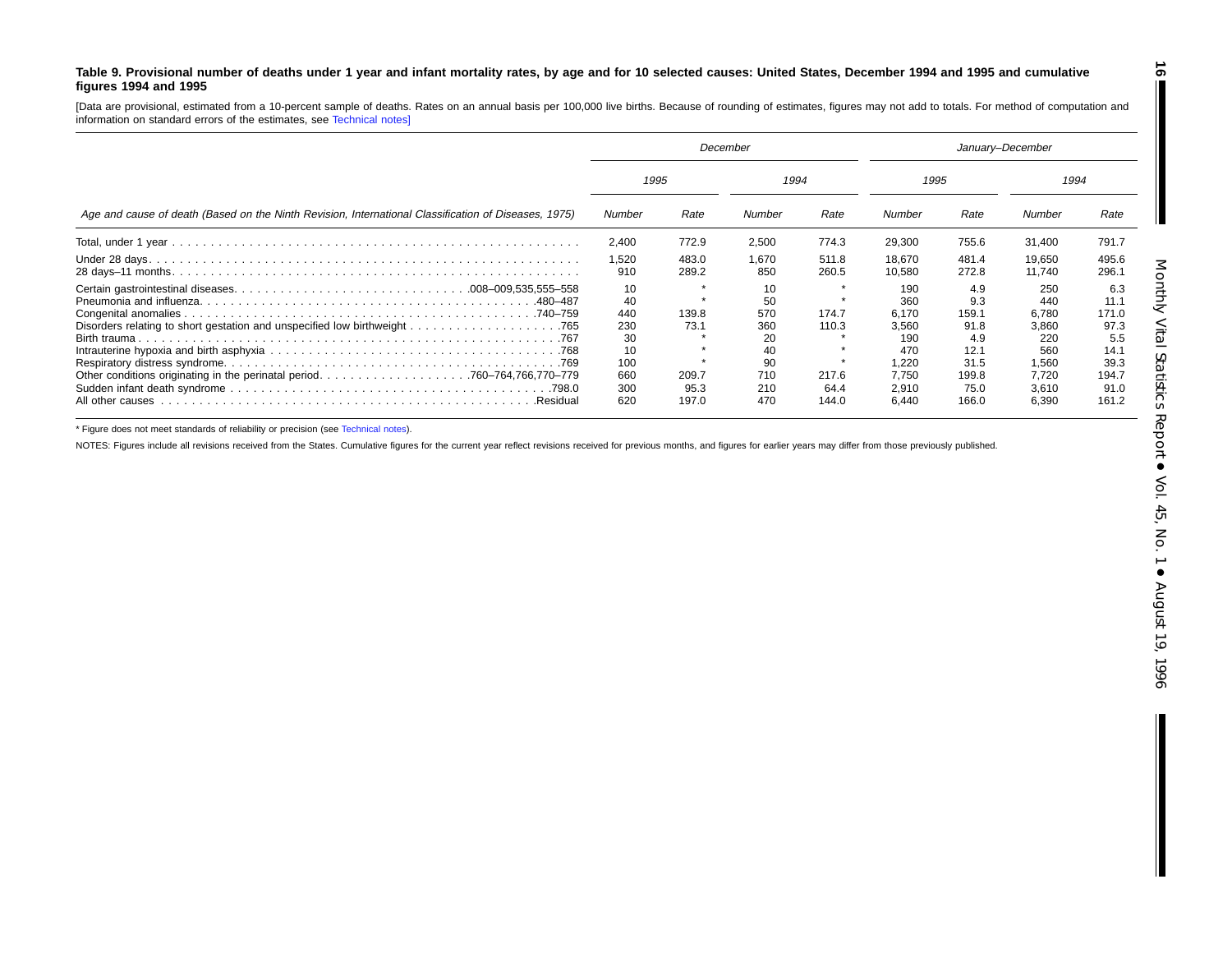## <span id="page-16-0"></span>**Technical notes**

## **Nature and sources of data**

Data in this report are provisional unless otherwise specified and include only events occurring within the United States (50 States and the District of Columbia). Mortality data exclude fetal deaths. Data for the Commonwealth of Puerto Rico are not included in the U.S. totals.

Birth, death, and infant death figures in [tables 2](#page-6-0) and [4](#page-8-0) for each State are estimates by State of residence. These estimates are derived by applying adjustment ratios to the actual counts of certificates for all events occurring in the State and received in registration offices during a 1-month period regardless of date of the event. The adjustment ratios for each data year represent the observed relationship between final State occurrence and residence figures for the three most recent years for which final data were available and are expressed as a single ratio for each State. As in previous years, monthly State marriage and divorce figures represent the actual count of all events occurring in the State (State of occurrence) that were received in the registration offices during the 1-month period. Delay in the receipt of certificates in a registration office may result in a low State figure for a given month followed by a high figure for the month(s) in which the delayed records are received. Data for previous months and cumulative data include revised figures received from the States.

Figures for births, deaths, and infant deaths for California in [tables 2](#page-6-0) and [4](#page-8-0) contain adjustments for varying lengths of State reporting periods. Figures for Texas for all events shown in [tables 2–4](#page-6-0) also are adjusted for varying lengths of State reporting periods. The figures for both States are adjusted by the ratio between the number of days in the data month and the number of days in the State reporting period. The adjusted figures are included in the U.S. totals shown elsewhere in this report.

U.S. totals for births, deaths, and infant deaths are based on the State estimates by State of residence and, therefore, in effect, exclude events to nonresidents of the United States. Events to nonresidents of the United States are included in all marriage and divorce figures. The effect of excluding events to nonresidents from the U.S. totals is small.

## Provisional totals for the United States include estimates for State data shown as not available. Provisional totals for births and marriages for the entire United States include adjustments for observed differences between provisional and final monthly figures.

Divorce figures include reported annulments. The monthly national divorce estimate is obtained by multiplying the total for the reporting areas by the ratio observed between the most recent final annual divorce total for the United States and the provisional total for the reporting areas combined.

*Random variation*—Although the counts in this report are not subject to sampling variability (except the Current Mortality Sample), they may be affected by random variation. When the number of events is small and the probability of such an event is small, considerable caution must be observed in interpreting the data. Such infrequent events may be assumed to follow a Poisson probability distribution. For this distribution a simple approximation may be used to estimate the random variation as follows:

If *N* is the number of events in the population and *R* is the corresponding rate, the chances are 19 in 20 that

1. 
$$
N - 2\sqrt{N}
$$
 and  $N + 2\sqrt{N}$ 

covers the ''true'' number of events.

2. 
$$
R-2
$$
  $\frac{R}{\sqrt{N}}$  and  $R+2$   $\frac{R}{\sqrt{N}}$ 

covers the ''true'' rate.

If the rate  $R_1$  corresponding to  $N_1$ events is compared with the rate  $R_2$  corresponding to  $N_2$  events, the difference between the two rates may be regarded as statistically significant at the 0.05 level if it exceeds

$$
2\sqrt{\frac{R_1^2}{N_1} + \frac{R_2^2}{N_2}}
$$

Additional information on random variation in numbers of events, rates, and ratios may be found in the technical appendixes of *Vital Statistics of the United States, 1990, Volumes I and II.*

## **Rates**

Rates are on an annual basis and, except for infant mortality rates, are per 1,000 or 100,000 estimated population residing in the United States. The populations used for computing these rates are furnished by the U.S. Bureau of the Census. Rates shown in this report beginning with 1992 were computed using populations based on the 1990 Census enumeration comparable to those used for final data. Monthly rates are based on populations estimated for the specific month. Year-to-date rates are averages of monthly rates that have been weighted by the number of days in the corresponding months. Rates for 12-month periods are the sum of events for the period per population estimated at the midpoint of the period.

Infant mortality rates are deaths under 1 year of age for the specified period (monthly, year-to-date, or 12-month period) per 1,000 or 100,000 live births. Births used for computing monthly and year-to-date infant mortality rates are adjusted for monthly variation in the number of births. Births used to compute 12-month rates do not contain this adjustment. Births used for computing infant mortality rates are not corrected for observed differences between provisional and final monthly figures as described earlier in ''Nature and sources of data.'' Because monthly infant mortality rates are based on relatively few events, they are highly variable. Therefore, comparisons of monthly infant mortality rates should be interpreted cautiously; see ''Random variation.''

Age-adjusted death rates are used to compare relative mortality risks across groups and over time. However, they should be viewed as constructs or indexes rather than as direct or actual measures of mortality risk. Statistically, they are weighted averages of the age-specific death rates, where the weights represent the fixed population proportions by age. See chapter 5 of an earlier report (1). The age-adjusted death rates presented in this report were computed by the direct method, that is, by applying age-specific death rates to the U.S. standard million population (2). See also chapter 10 of an earlier report (1). Age groups in [table 5](#page-9-0) were used to compute the age-adjusted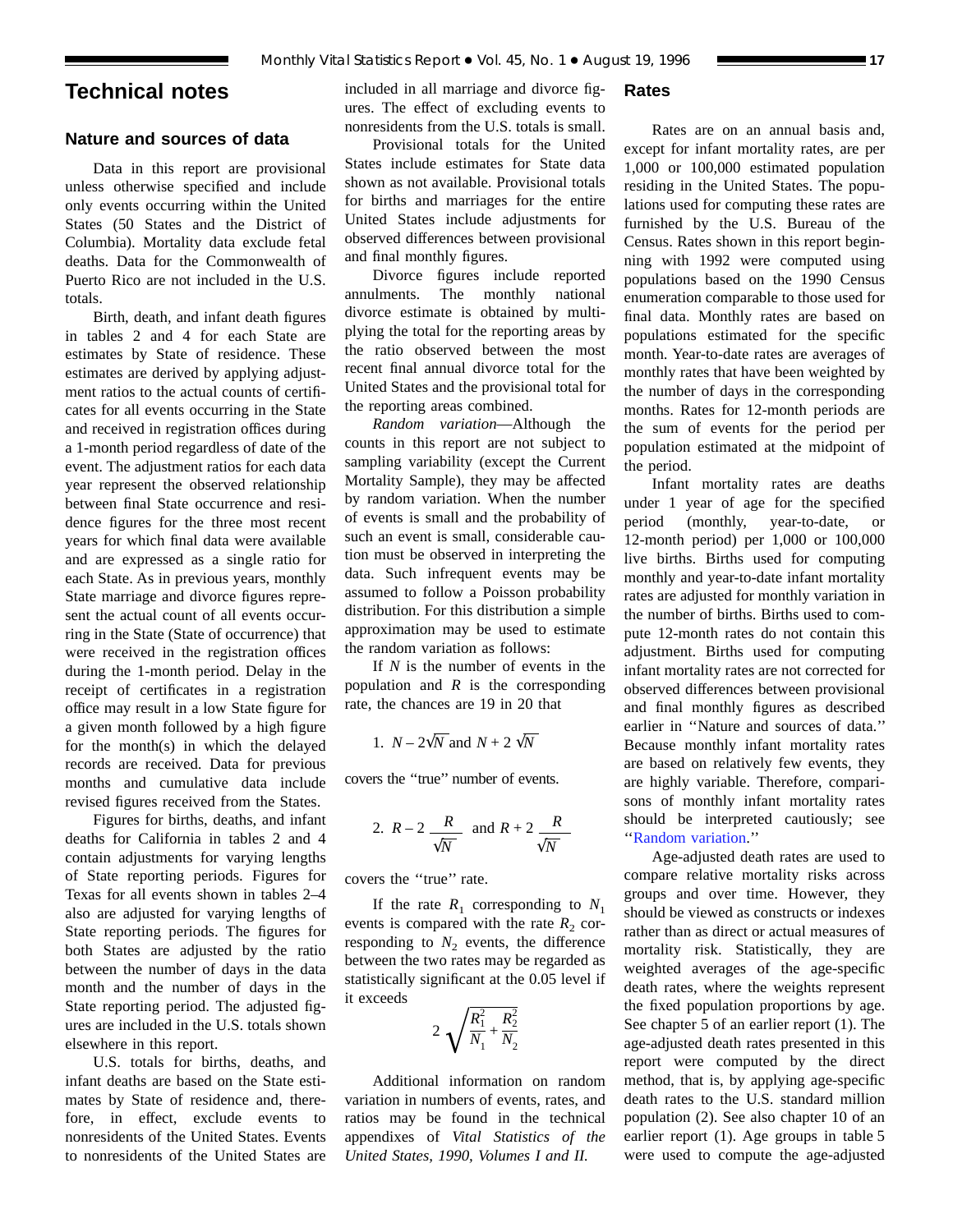rates shown in that table. It is important not to compare age-adjusted rates with crude rates.

## **Current Mortality Sample**

The Current Mortality Sample (CMS) is a 10-percent systematic sample of death certificates drawn each month after the certificates are counted in the State registration offices. Deaths and death rates for the United States by age, race, sex, and cause are estimated based on the sample. Because of the additional time required to select and process the certificates, data based on the CMS are published 1 month after publication of the U.S. and State counts. Complete information concerning the underlying cause of death sometimes is not available when the sample is drawn. As a result estimates based on sample counts for certain causes are biased. Correction for bias is not made in this report.

Estimated numbers of deaths based on the sample were proportionately adjusted to be consistent with estimates based on the count of death certificates received in State registration offices.

*HIV infection*—Beginning with data for 1987, the National Center for Health Statistics introduced categories \*042– \*044 for classifying and coding Human immunodeficiency virus (HIV) infection. The asterisks before the categories indicate that these codes are not part of the

*Ninth Revision, International Classification of Diseases.* Deaths classified to these categories are included in All other infectious and parasitic diseases in the List of 72 Selected Causes of Death and are also shown separately at the bottom of [table 6.](#page-12-0)

*Sampling variability*—Because the estimates of deaths and death rates presented in this report with the exception of total deaths and deaths under 1 year are based on a sample of death certificates, they are subject to sampling variability. The estimated relative standard error in the following table is a measure of the

**Relative standard errors for estimated numbers of deaths from the Current Mortality Sample expressed as a percent of the estimate**

|                                                                                                                 | Relative standard error<br>of estimate (as percent)                                         |                                                                                                  |  |
|-----------------------------------------------------------------------------------------------------------------|---------------------------------------------------------------------------------------------|--------------------------------------------------------------------------------------------------|--|
| <b>Estimated number</b><br>of deaths                                                                            | 170,000<br>estimated<br>deaths<br>each month                                                | 2,000,000<br>estimated<br>deaths<br>each year                                                    |  |
| 10.<br>20<br>50.<br>100<br>200<br>500<br>1.000<br>2,000<br>5.000<br>$10,000$<br>$20,000$<br>50,000<br>$100,000$ | 94.9<br>67.1<br>42.4<br>30.0<br>212<br>13.4<br>9.5<br>6.7<br>42<br>2.9<br>2.0<br>1.1<br>0.6 | 94.9<br>67.1<br>424<br>30.0<br>212<br>13.4<br>9.5<br>67<br>42<br>3.0<br>2.1<br>1.3<br>0.9<br>0.6 |  |
| $200,000$<br>$500,000$<br>1,000,000<br>.                                                                        |                                                                                             | 04<br>0 2                                                                                        |  |

sampling error of the estimated number of deaths (or of the estimated death rate) expressed as a percent of the estimate. The first column refers to monthly estimates; the second to annual; cumulative year-to-date totals fall between the two.

The chances are about 2 in 3 that the percent difference between an estimate and the result of a complete count is less than the percent shown. The chances are about 19 in 20 that the percent difference is less than twice the percent shown. A figure based on 100 or fewer estimated deaths has a relative standard error of 30 percent or more and is, therefore, considered unreliable. A rate based on 100 or fewer estimated deaths has been replaced by an asterisk.

Unless otherwise specified comparisons made in the text between death rates based on the CMS were statistically significant at the 0.05 level of significance. Lack of comment in the text about any two rates does not mean that the difference was tested and found not to be significant at this level.

## **References**

1. Feinleib M, Zarate AO, eds. Reconsidering age adjustment procedures: Workshop proceedings. National Center for Health Statistics. Vital Health Stat 4(29). 1992.

2. Grove RD, Hetzel AM. Vital statistics rates in the United States, 1940–1960. Public Health Service. Washington: National Center for Health Statistics. 1968.